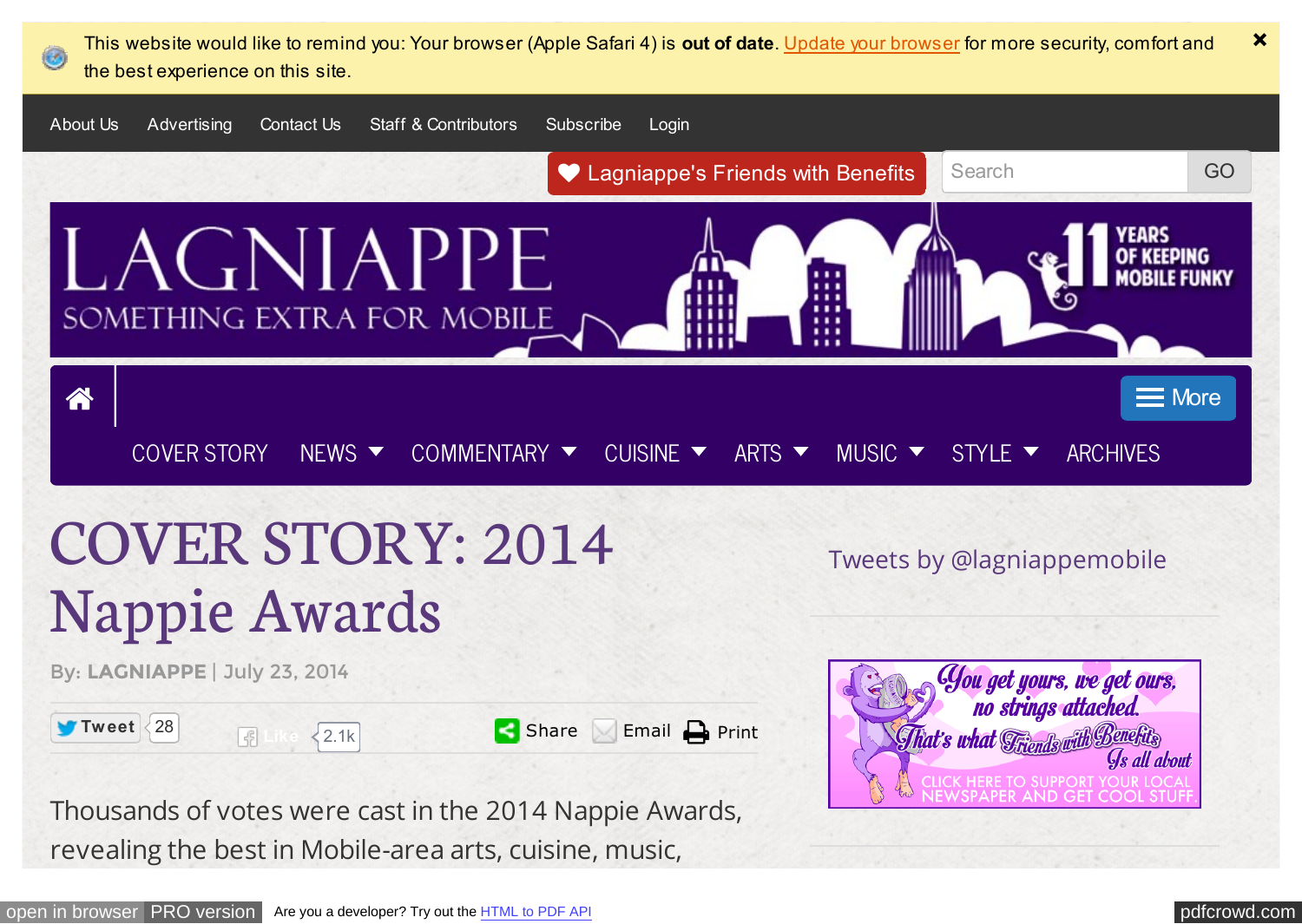#### culture and more.

# Style

*Nightlife* **Best All Around Bar** 1. O'Daly's 2. Callaghans

## **Best Bartender**

- 1. Jacob Merritt at The Garage
- 2. Alex Mosiniak at O'Daly's

## **Hottest Bartenderess**

- 1. Fifi Gill at Kitchen on George
- 2. Lindsey Bembry at The Garage

## **Hottest Bartender**

- 1. Josh Giraldo at O'Daly's
- 2. Rafa at Bonefish





[Facebook social plugin](https://www.facebook.com/help/?page=209089222464503)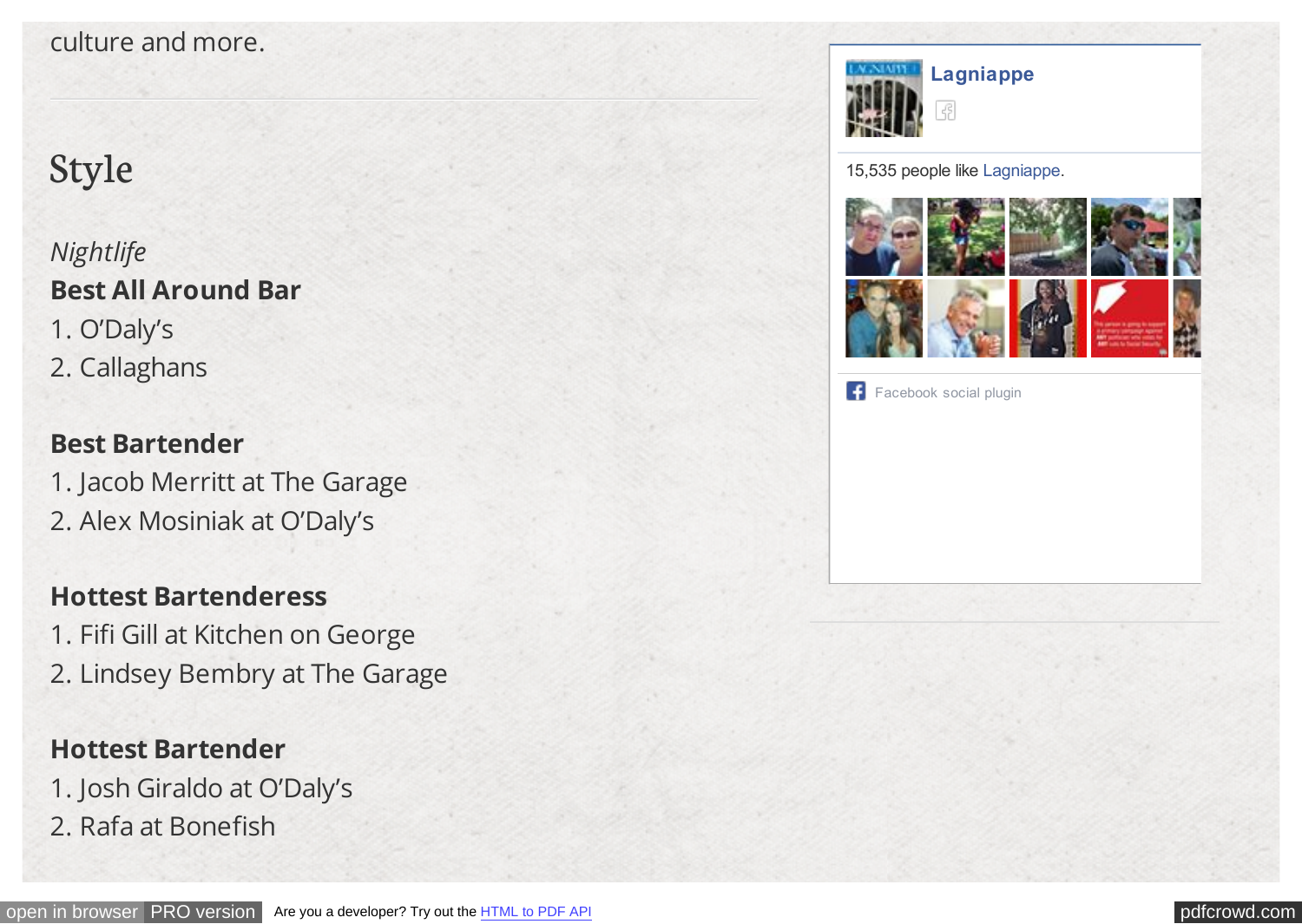#### **Best Dive**

1. Hayley's 2. The Garage

#### **Best New Bar**

1. Firehouse Wine Bar 2. Plow

#### **Best ESho Bar**

1. McSharry's 2. Plow

### **Best WeMo Bar**

1. Crooked Martini

2. Heroes West

### **Best MiMo Bar**

1. Butch Cassidy's

2. Ashland Midtown Pub – Kimberly's (tie)

### **Best LoDa Bar**

#### 1. OK Bike Shop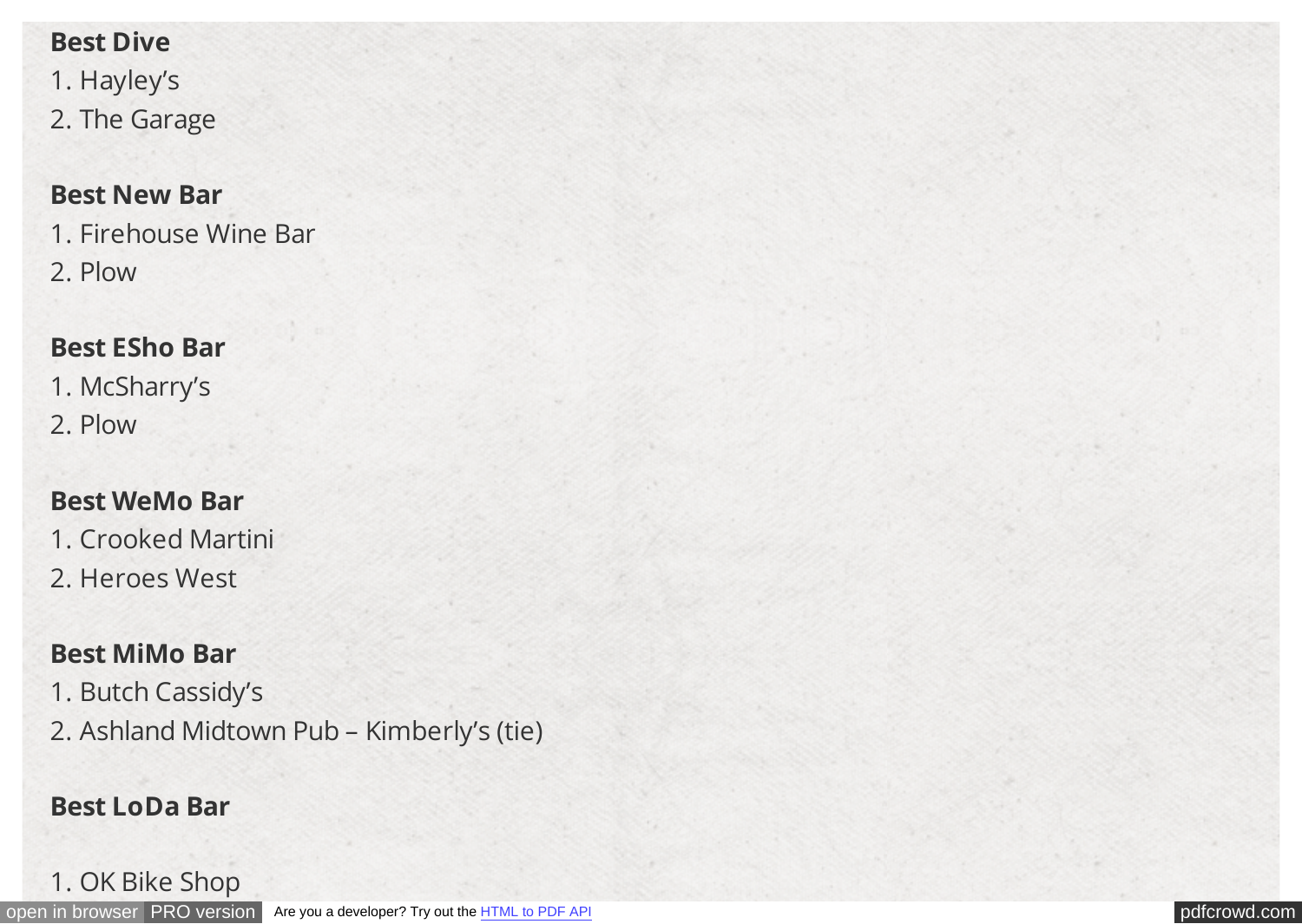### 2. The Haberdasher

### **Best SoMo Bar**

1. Zebra Lounge 2. Pelican Reef

#### **Best Beach Bar**

- 1. Flora-Bama
- 2. LuLu's

### **Favorite Casino**

- 1. Hard Rock
- 2. Beau Rivage

### **Favorite Craft Beer**

- 1. Fairhope Everyday Ale
- 2. Fat Tire

### **Favorite Imported beer**

- 1. Heineken
- 2. Stella Artois

#### **Favorite Hard Hat Beer**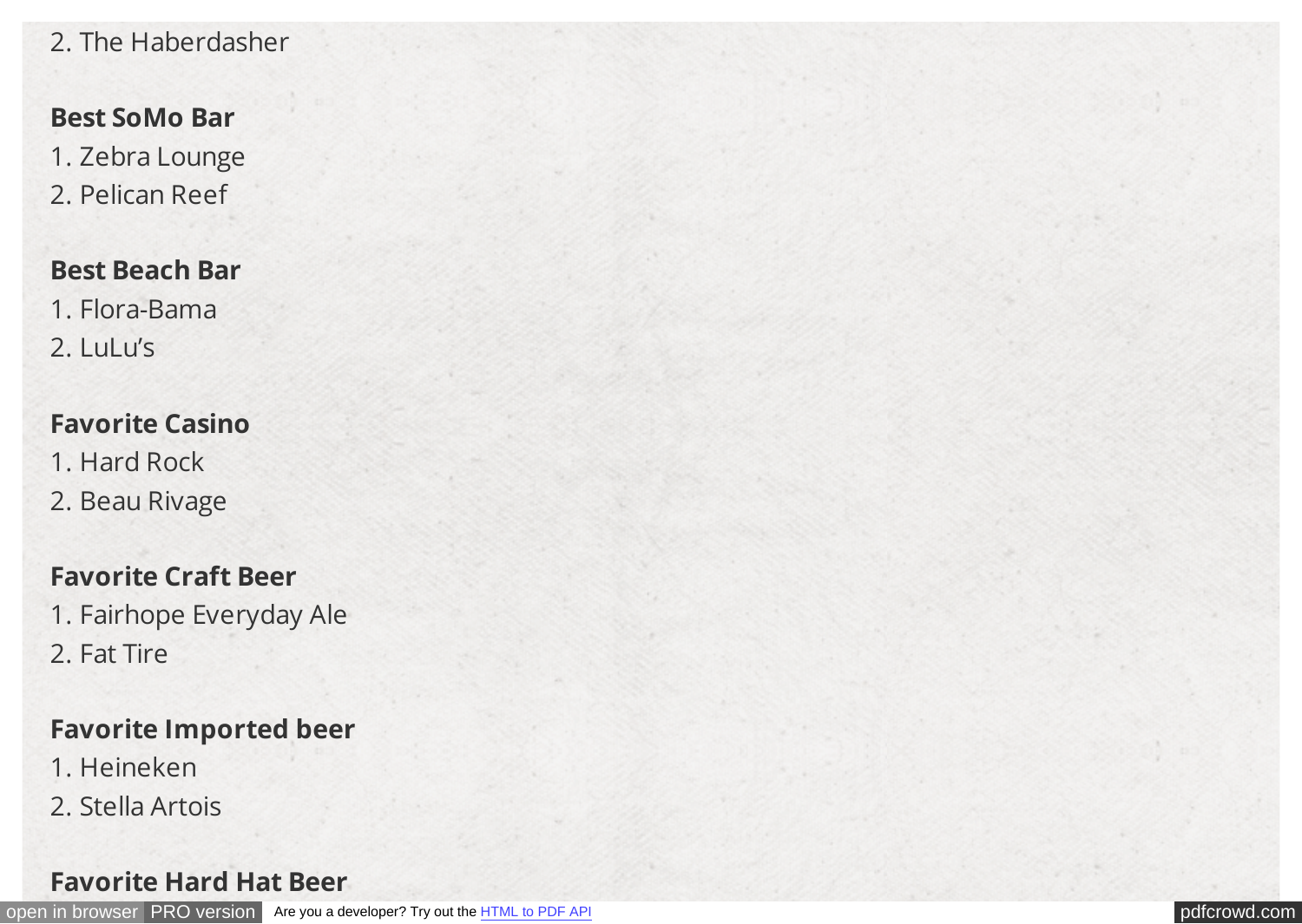1. Bud Light 2. Miller Lite

#### **Best Alternative Lifestyle Bar**

- 1. B-Bob's
- 2. Gabriel's

#### **Best Bar Bathroom**

- 1. OK Bike Shop
- 2. O'Daly's

## **The Bar Bathroom Most Likely to be Replicated in Hell**

- 1. Hayley's
- 2. The Garage

### **Best After-hours Bar**

- 1. Hayley's
- 2. Gabriel's

## **Best Happy Hour Bar**

- 1. Kitchen on George
- 2. The Garage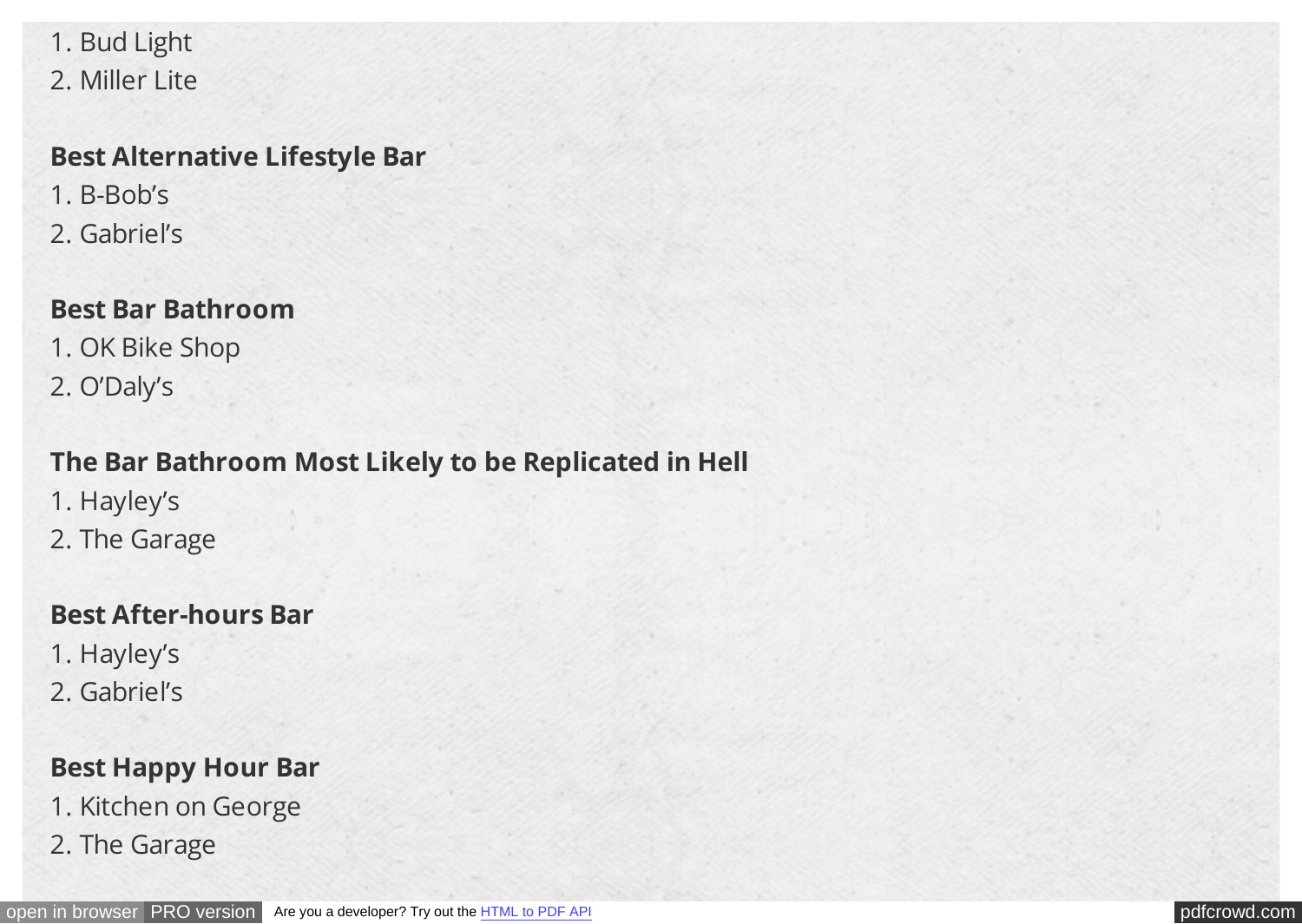### **Best Eastern Shore Happy Hour**

- 1. California Dreaming
- 2. McSharry's

### **Best Sports Bar**

- 1. Heroes
- 2. Buffalo Wild Wings

## **Bar Where You Are Most Likely to Get Luck**y

- 1. Boo Radley's
- 2. B-Bob's

## **Bar Where You Are Most Likely to Pick Up a Cougar**

- 1. Veet's
- 2. The Garage

## **Bar Where You Are Most Likely to Pick up a Sugar Daddy**

- 1. The Candy Store
- 2. The Garage

## **Best Jukebox**

1. Hayley's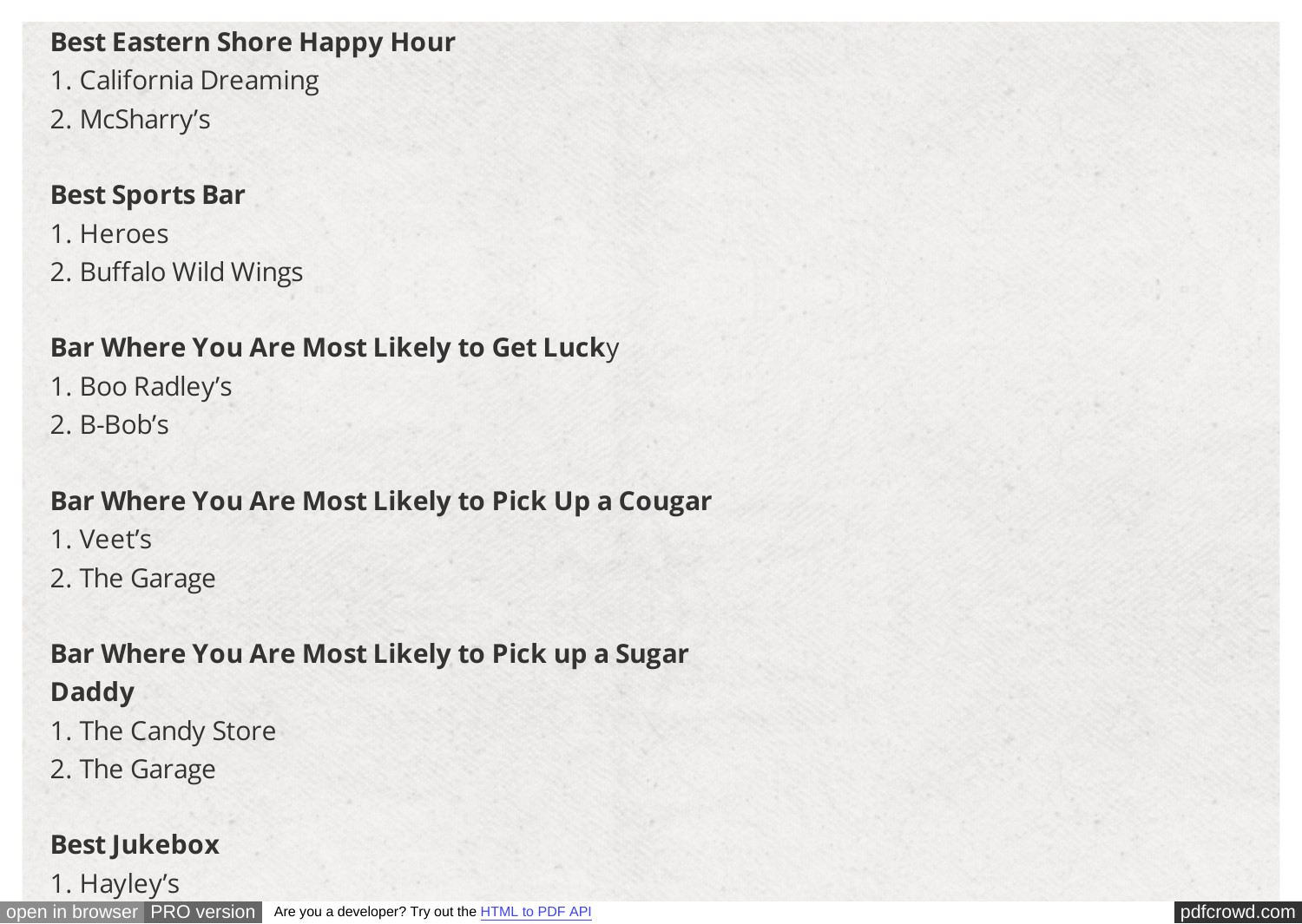#### 2. The Garage

#### **Best Place to Shake Your Booty**

1. Studio 5'4" 2. B-Bob's

#### **Best Beer Selection**

1. LoDa Bier Garten 2. OK Bike Shop

#### **Best Wine Selection**

- 1. Red or White
- 2. Firehouse Wine Bar

### **Best Crawfish Bar**

- 1. Boo Radley's
- 2. The Garage

## **Best Place to Get a Fancy Drink**

- 1. The Haberdasher
- 2. Kitchen on George

#### **Best Margarita**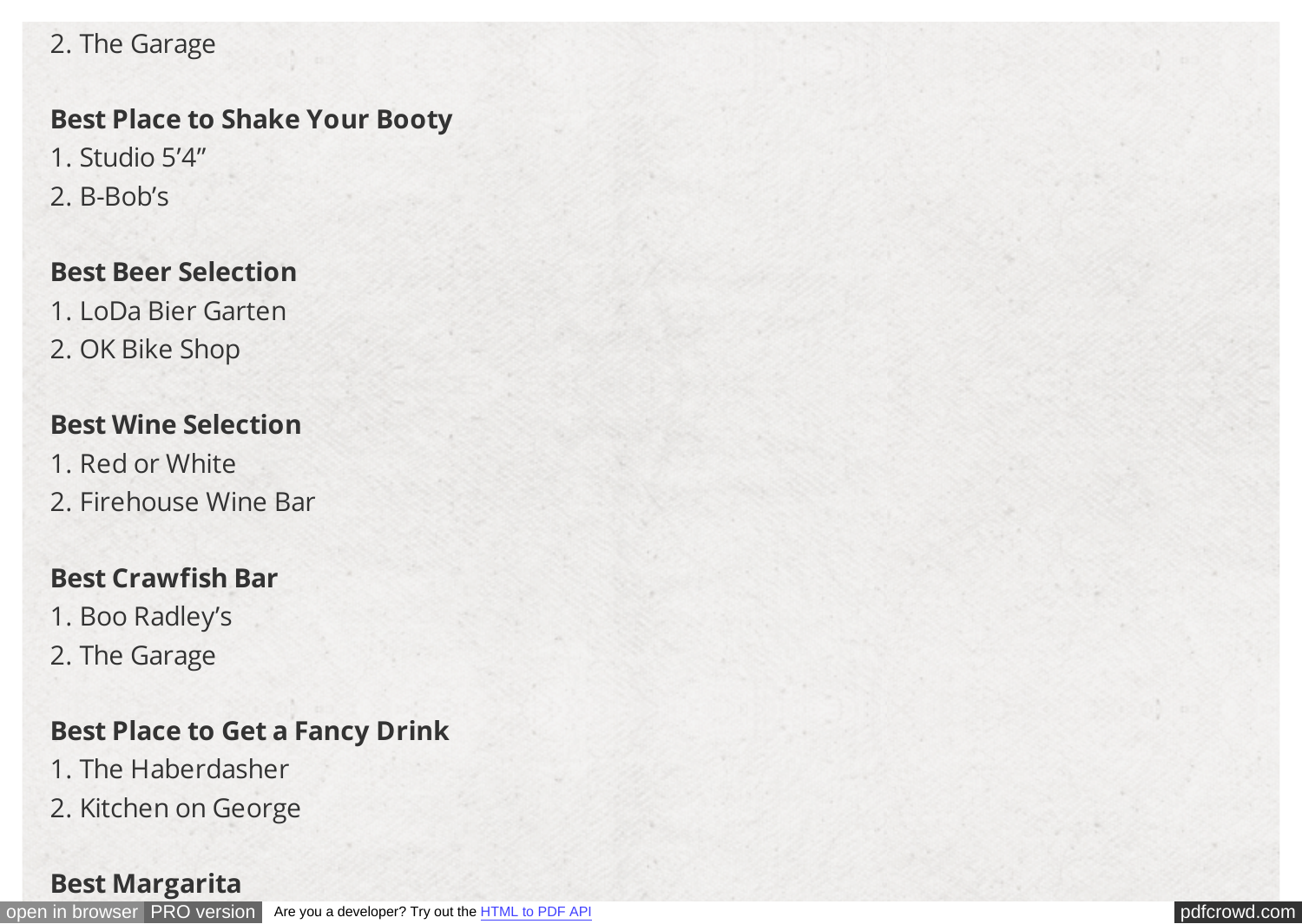1. Fuego 2. La Cocina

## **Best Bloody Mary** 1. Café 615 2. T.P Crockmier's

## **The Perfect Martini**

1. Kitchen on George 2. Bonefish

# Services

## **Best Hairstylist**

1. Tammy Walker at Reflections

2. Phrankey Lowery at Studio PH

## **Best Make-up Artist**

- 1. Jessica Price
- 2. Olivia Fryfogle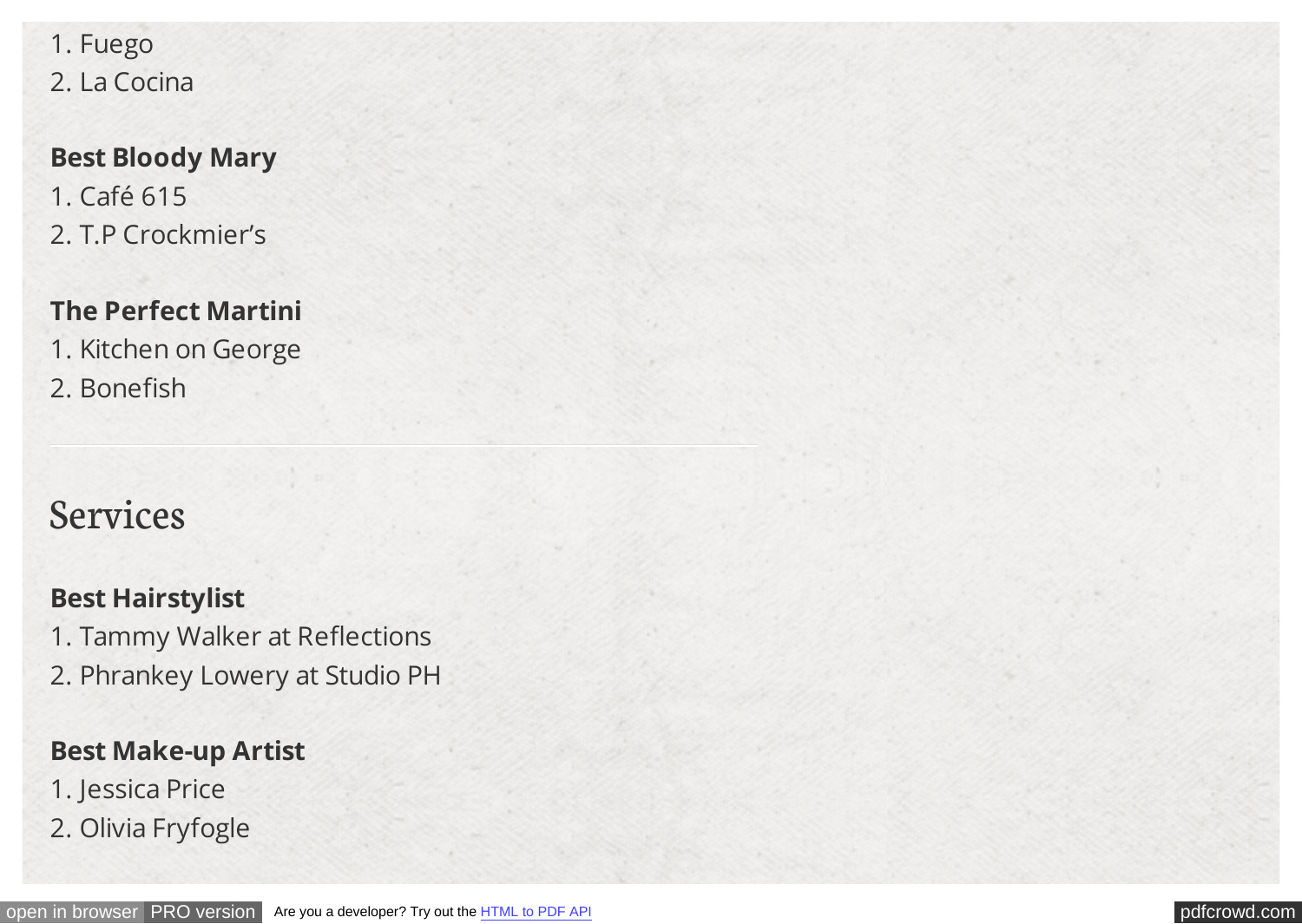#### **Best Day Spa**

1. The Porehouse 2. Salon West 5400

#### **Best HooHa Waxer**

1. Leah Jeffreys at The Porehouse 2. Crystal Quattrone at NoJe

## **Best Place to Get a Mani/Pedi**

1. Studio PH

2. Vivian's

### **Best Hoo-Ha Doctor**

1. Dr. Brittney Laughlin at Women's Health Alliance 2. Dr. Glenn Gallaspy III at Azalea City Physicians

## **Best Boob Doc**

1. Dr. Chris Park at The Park Clinic

2. Dr. Charles Dyas at Bay Area Plastic Surgery

## **Best Facelift Doc**

1. Dr. Stephen Martin at The Martin Center

2. Dr. Chris Park at The Park Clinic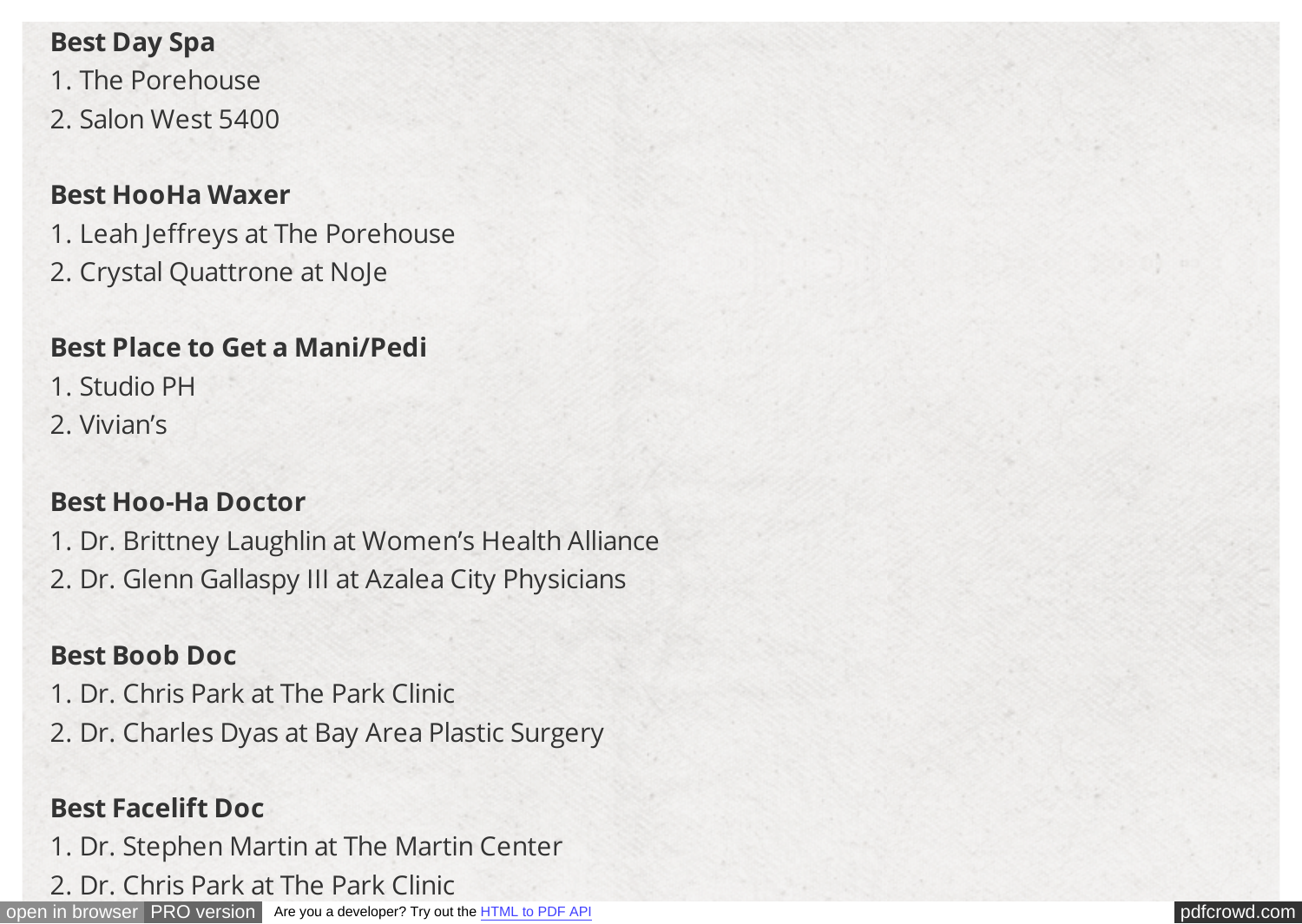#### **Best Dermatologist**

1. Dr. Roberta Swain at Mobile Plastic and Reconstructive Surgery and Dermatology

2. Dr. Amy Morris at The Center for Dermatology

#### **Best Weight Loss Doc**

1. Dr. James Jardine at Mobile Medi-Weight Loss 2. Dr. William Urquhart at Mobile Medi-Weight Loss

#### **\*\*Best Gym**

1. SportPlex

2. Planet Fitness

#### **Best Dentist**

1. Dr. Tommy Johnson 2. Dr. Leo Ginn

#### **Best "Doc In the Box" Clinic**

1. Greater Mobile Urgent Care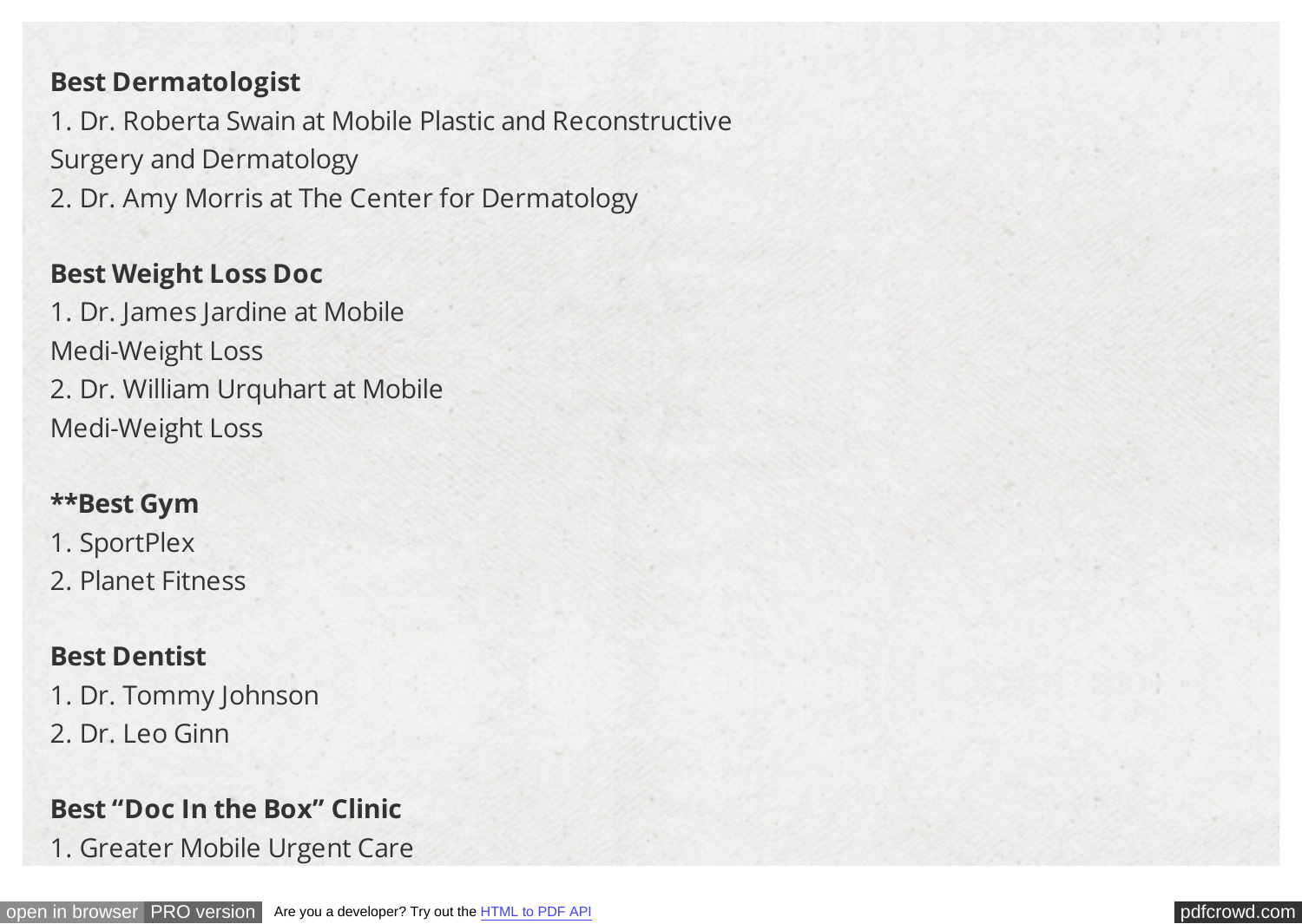### 2. Hillcrest Urgent Care

#### **Best Veterinarian**

1. Dr. Mary Katherine Cross at Old Shell Animal Hospital

2. Bit and Spur Animal Hospital

#### **Best Pet Groomer**

- 1. Lola Bell's
- 2. Dana at Adorable Dos

### **Best Massage Therapist**

- 1. Lauren Rose
- 2. Daniel Harris

### **Best Florist**

- 1. Elizabeth's Garden
- 2. Cleveland the Florist

## **Mechanic/ Auto Repair Shop (where you don't feel violated afterwards)**

- 1. Griffith Service Station
- 2. Milton's Honda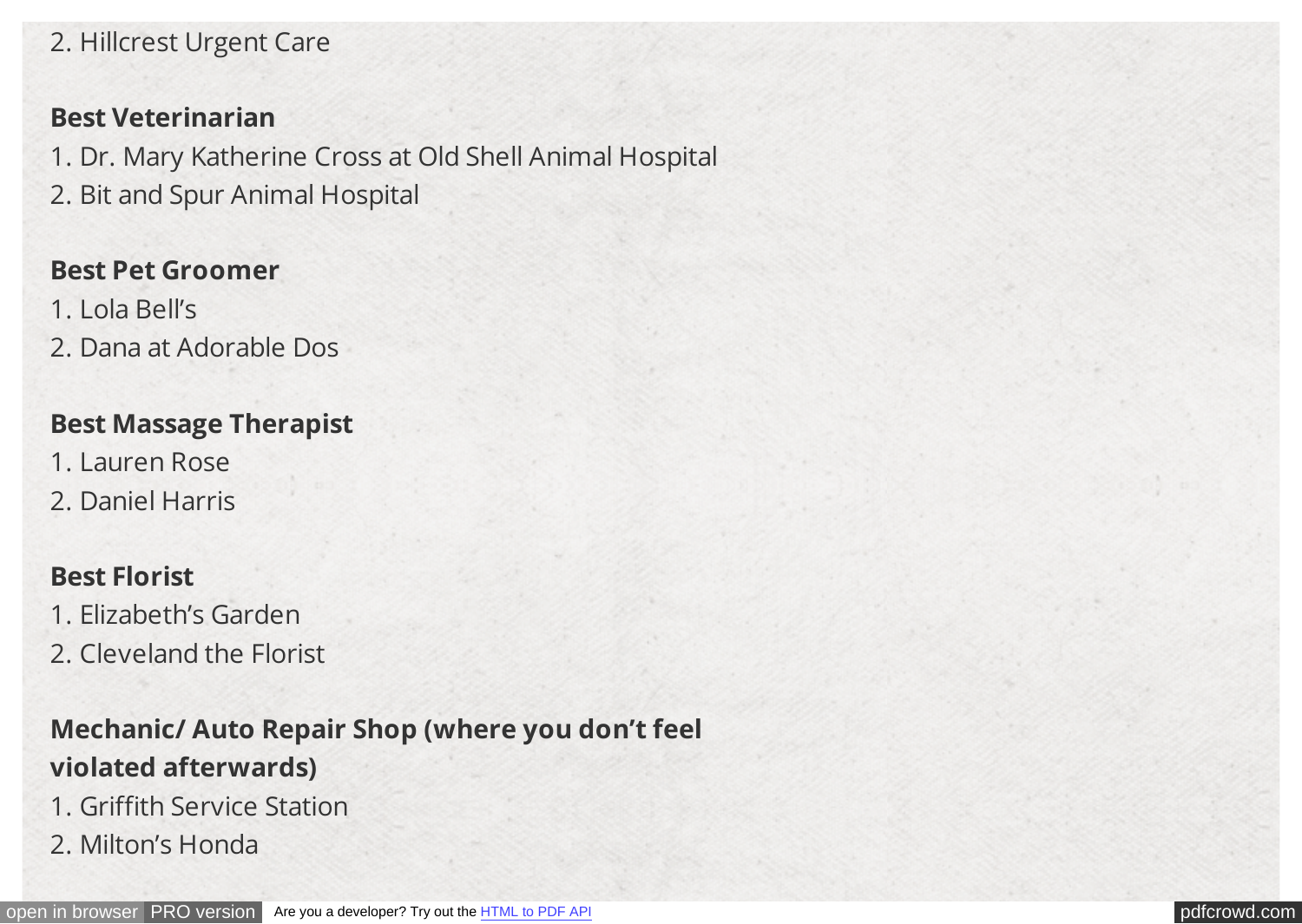#### **Best Carwash/Detail**

- 1. Bebo's
- 2. Rich's

## **Best Lawyer if your Spouse is a Ho (divorce)**

- 1. Claude Boone
- 2. Jerry Pilgrim

## **Best Lawyer to keep you from becoming someone's bitch (Criminal)**

- 1. Jeff Deen
- 2. Sid Harrell Gordon Armstrong (tie)

## **Best "Slip and Fall" Lawyer(s)**

- 1. David J. Maloney
- 2. Greene & Phillips

## **Best Yoga Studio/Instructor**

- 1. Teddy Ward
- 2. Bikram Hot Yoga

## **Best Wedding Photographer**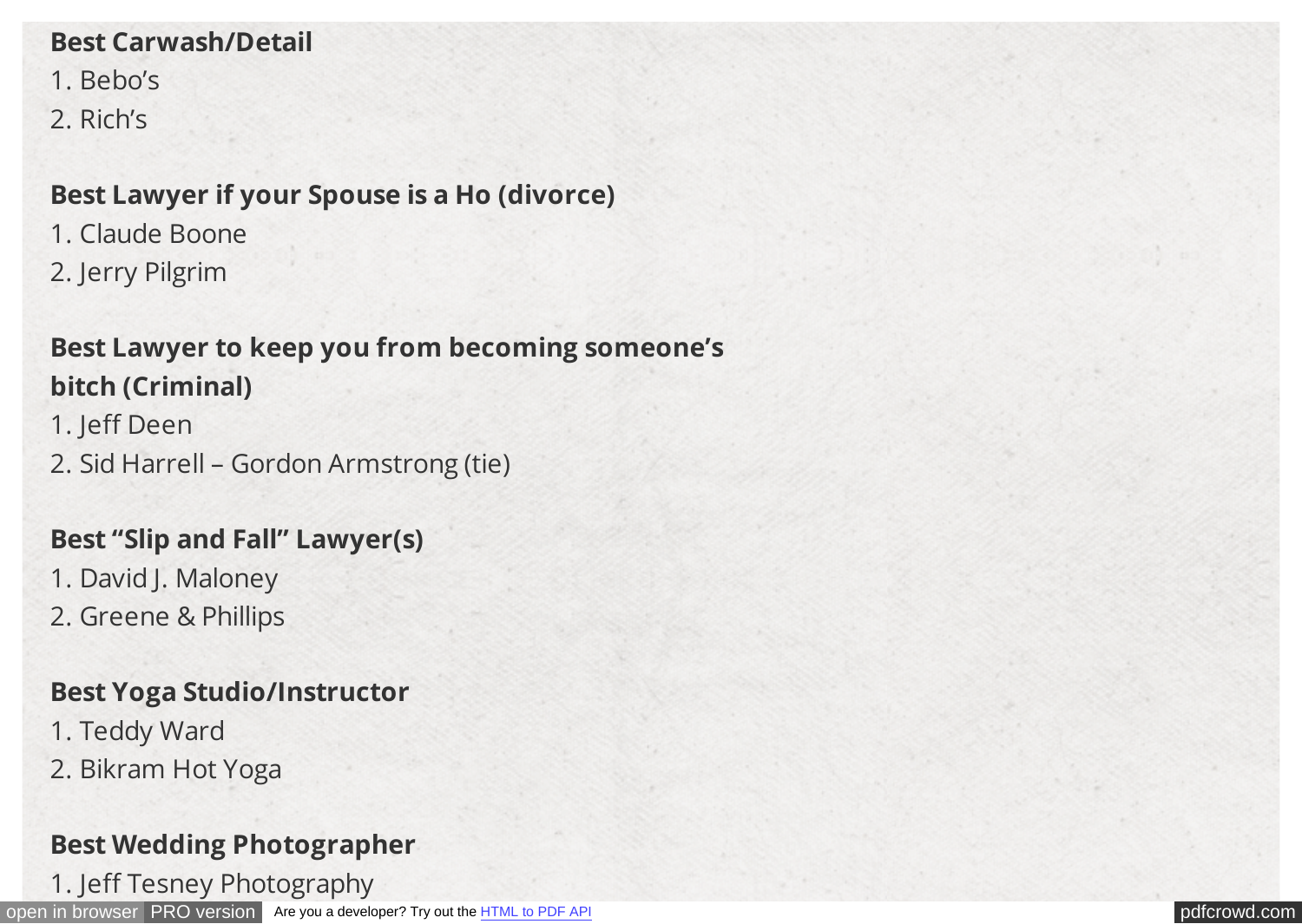2. Kayla Steade Photography

#### **Best Personal Trainer**

- 1. Josh Foster Sportplex
- 2. Trent Moody

#### **Best Realtor**

1. Sam Winter with Sam Winter & Co. 2. Brett Twilley with Roberts Brothers

### **Best Car Dealer**

- 1. Joe Bullard
- 2. Springhill Toyota

## **Best CPA**

- 1. Paul Jernigan
- 2. Mark Hieronymous

## **Best Landscaper**

- 1. Spring Hill Landscape
- 2. Live Oak

#### **Best Caterer**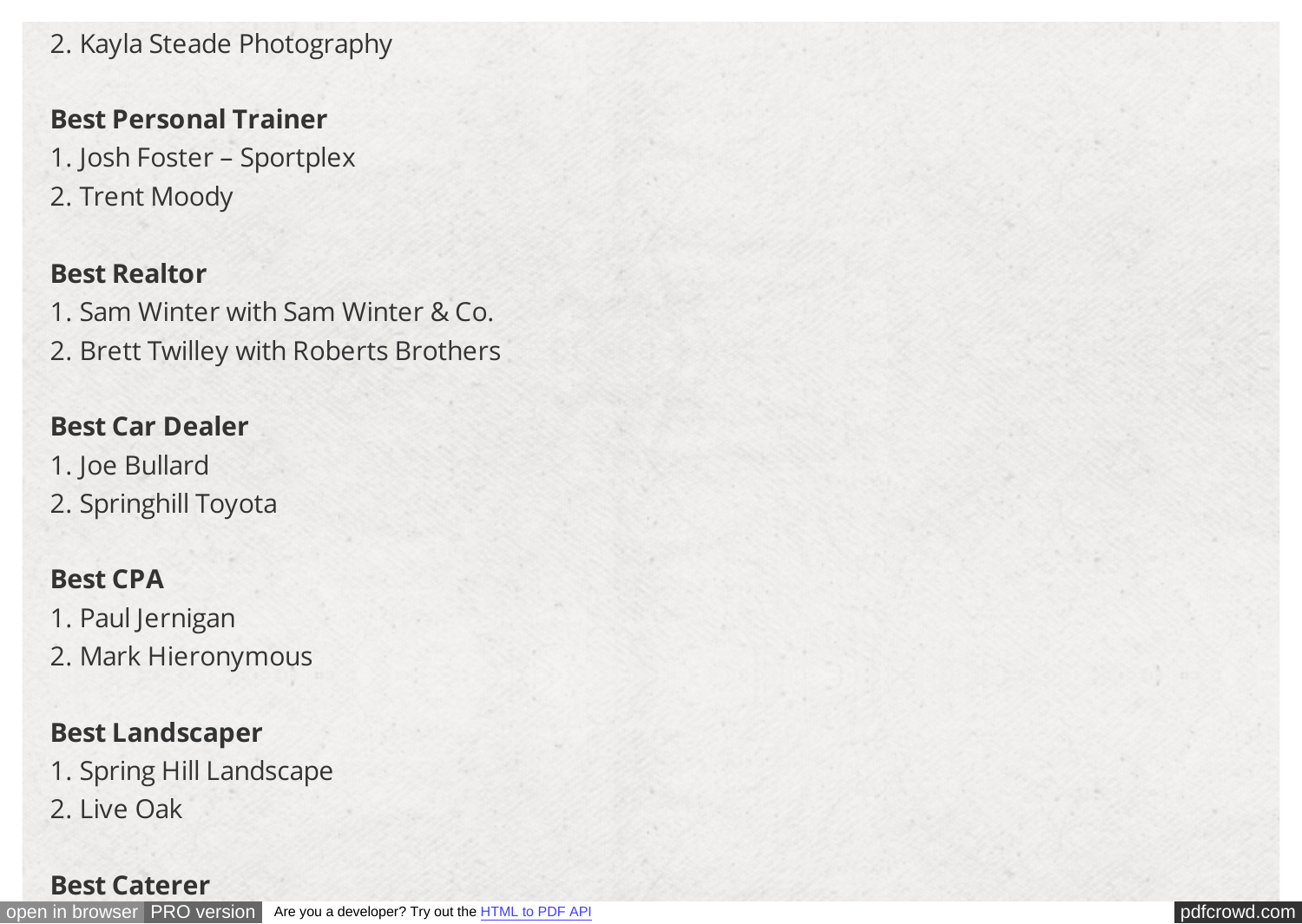1. Bay Gourmet 2. Chef Rob & Co.

#### **Best Gentleman's Club**

- 1. The Candy Store
- 2. Diamonds

## **Best Place to hold a reception/special event**

- 1. Bragg Mitchell
- 2. Ezell House

## **Best Mobilian Ever**

1. Joe Cain 2. Mayor Sandy Stimpson

## **Best Mobilian Right Now**

1. Clayton Allen (Mobile Fire Department Paramedic) 2. Mayor Sandy Stimpson

## **Best Golf Course**

- 1. Magnolia Grove
- 2. Country Club of Mobile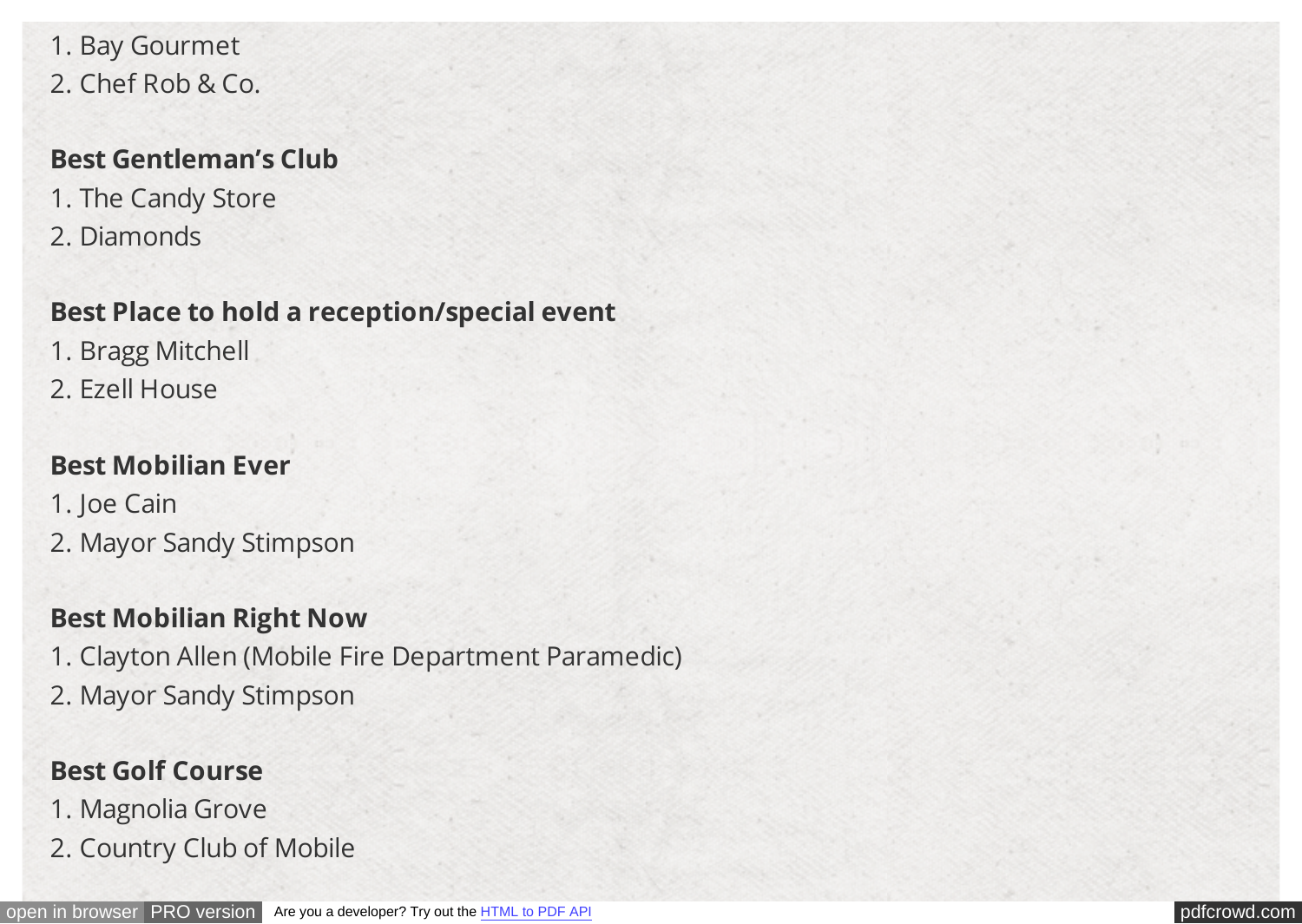## **Coolest Neighborhood (Mobile)**

- 1. Oakleigh Garden District
- 2. Springhill Manor

#### **Coolest Neighborhood (E Sho)**

1. Fruit and Nut District – Fairhope 2. Lakewood

#### **Coolest Up-and-Coming Hood (Mobile)**

- 1. Downtown Mobile
- 2. Brookwood

#### **Coolest Up and Coming Hood (ESho)**

- 1. Historic Malbis
- 2. Magnolia Springs

#### **Best Annual Event**

- 1. Mardi Gras
- 2. BayFest

### **Most Eligible Bachelor**

1. Gossip Greg – WABD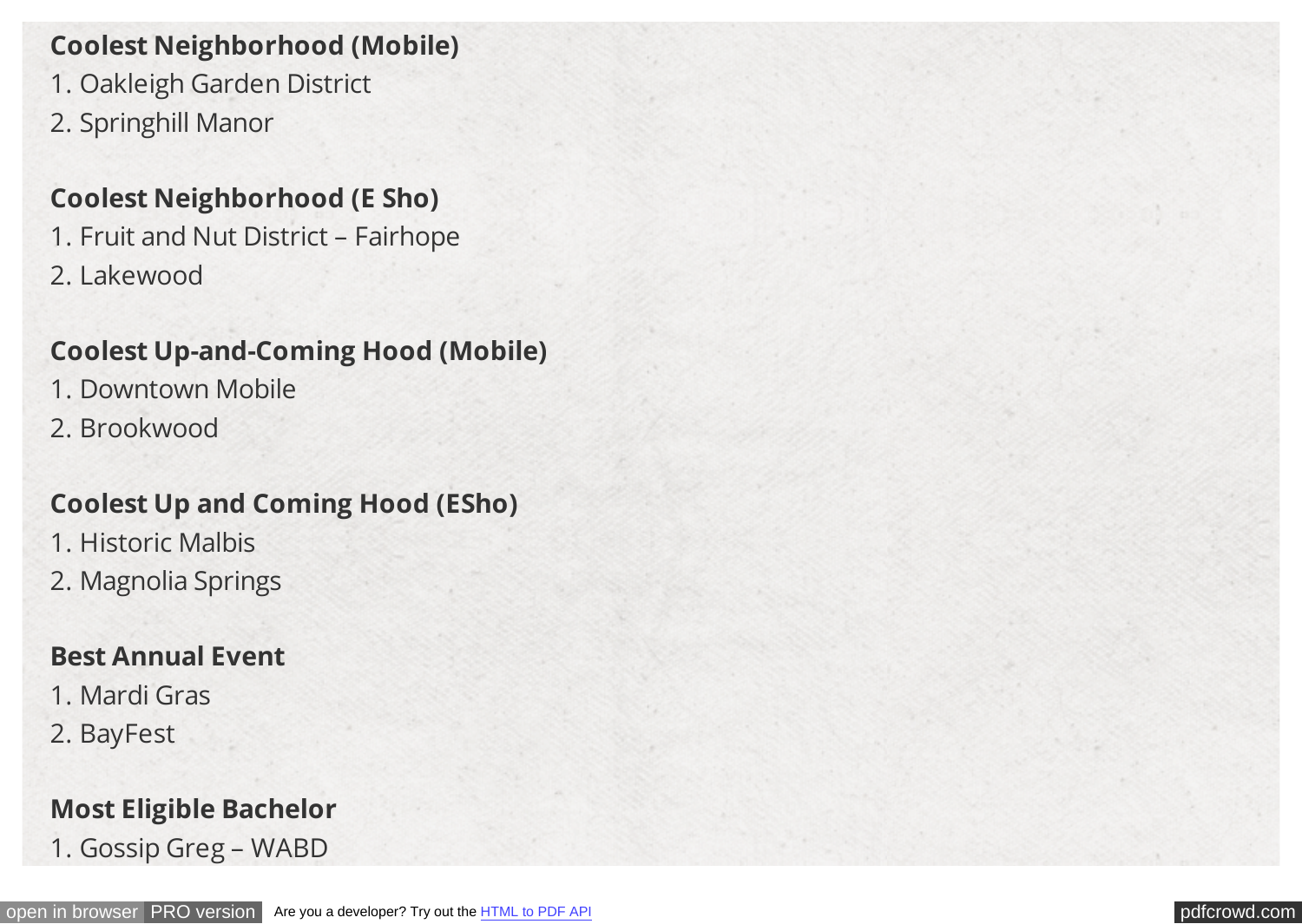### 2. Theo Middleton

#### **Most Eligible Bachelorette**

- 1. Katie Barfield
- 2. Courtney McDonald

#### **Best Place to take Out-of-Towners**

- Restaurant
- 1. Felix's
- 2. Kitchen on George

## **Best Place to take Out-of-Towners – Local Attraction**

- 1. USS Alabama
- 2. Bellingrath Gardens

### **Best Place to Antique**

- 1. Antiques at the Loop
- 2. Cotton City

## **Hippest/Trendiest Clothing Store (Men)**

- 1. Metzgers
- 2. G Harvell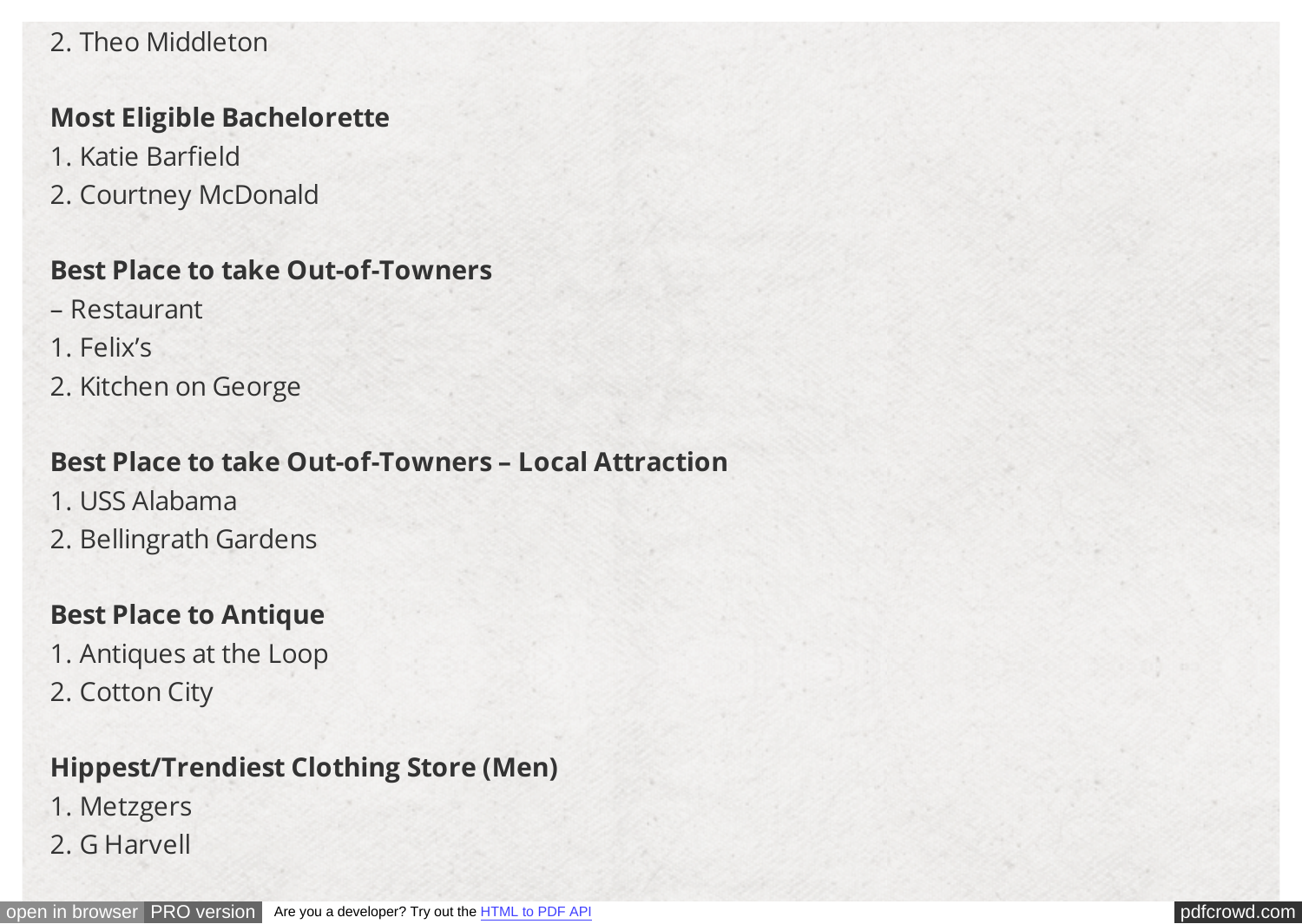## **Hippest/Trendiest Clothing Store (Ladies)**

1. Lunatix

2. Dragonfly

## **Best Fine Jewelry**

1. Claude Moore 2. Goldstein's

## **Best Dry Cleaners**

1. Paragon 2. Gulf City Cleaners

## **Best Home Cleaning Service**

- 1. The Maids
- 2. Two Gals and a Mop

## **Best Little Shop to Pick up a Gift**

- 1. M. A. Simons
- 2. The Little Shoppe, Satsuma

## **Best Furniture Consignment Store**

- 1. High Cotton
- 2. Divine Consignment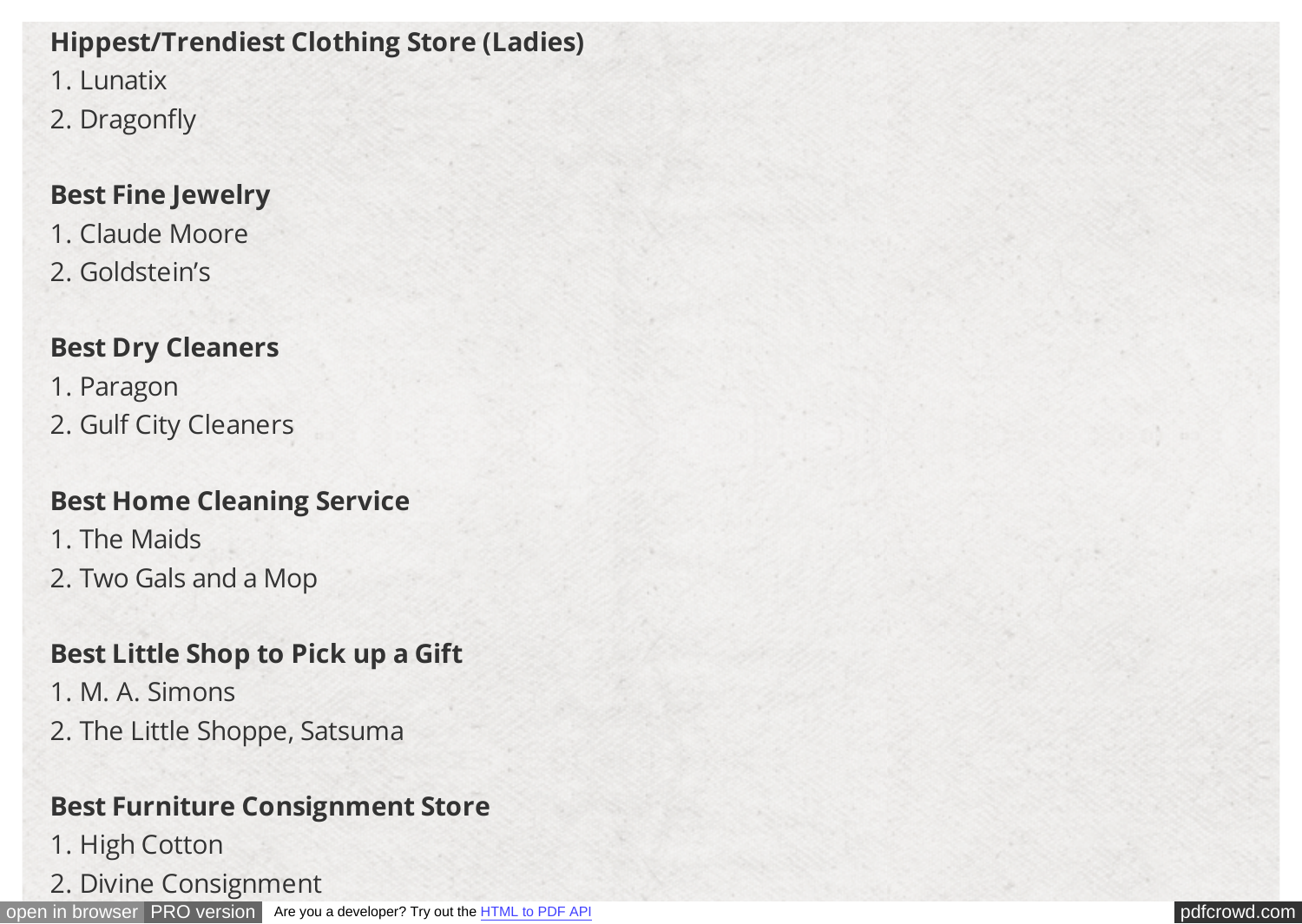### **Best Clothing Consignment Store**

- 1. Hertha's
- 2. Rave Reviews

## **Best Lingerie/Naughty Store**

1. The Gift Spot 2. Lucy's Love Store

## **Best Local Home Furnishings Store**

- 1. Room Service
- 2. Atchison Imports

## **Best Local Four Year College**

- 1. University of South Alabama
- 2. Spring Hill College

## **Best Local Non-Traditional College**

- 1. Blue Cliff College
- 2. Virginia College

## **\*\*Best Vape Shop**

1. Want 2 Vape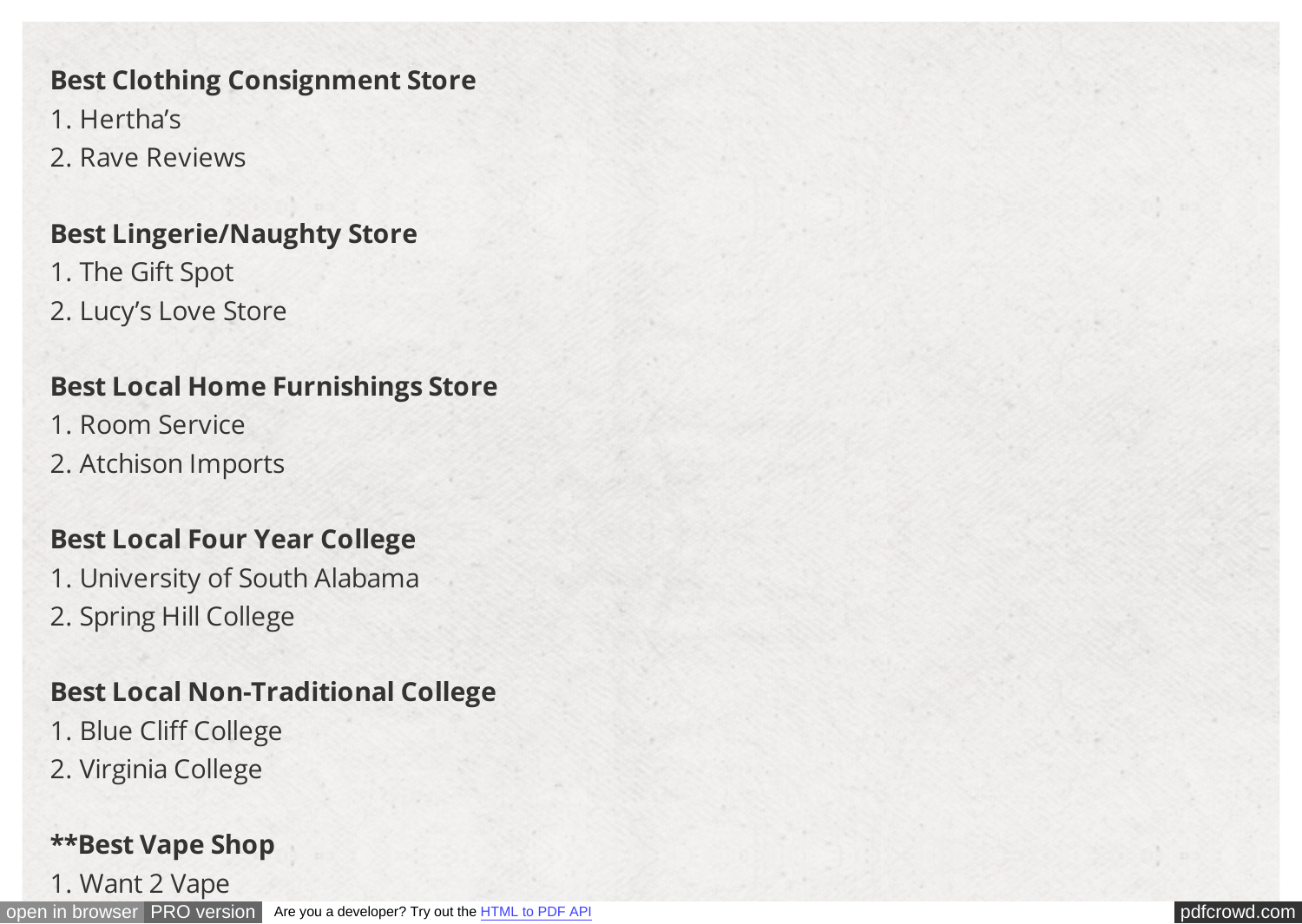#### 2. Vapor Hut

## **\*\* Best Bank/Credit Union**

- 1. Regions
- 2. Wells Fargo

# Kiddies

## **Best Kids' Clothing Store – New** 1. The Holiday 2. Tiny Town

#### **Best Kids' Consignment Store**

- 1. Kids' Wearhouse
- 2. Carousel Kids

## **Best Kids' Room Furnishings**

- 1. Polka Tot Designs
- 2. Siegel's

### **Best Summer Camp**

1. Dauphin Island Sea Lab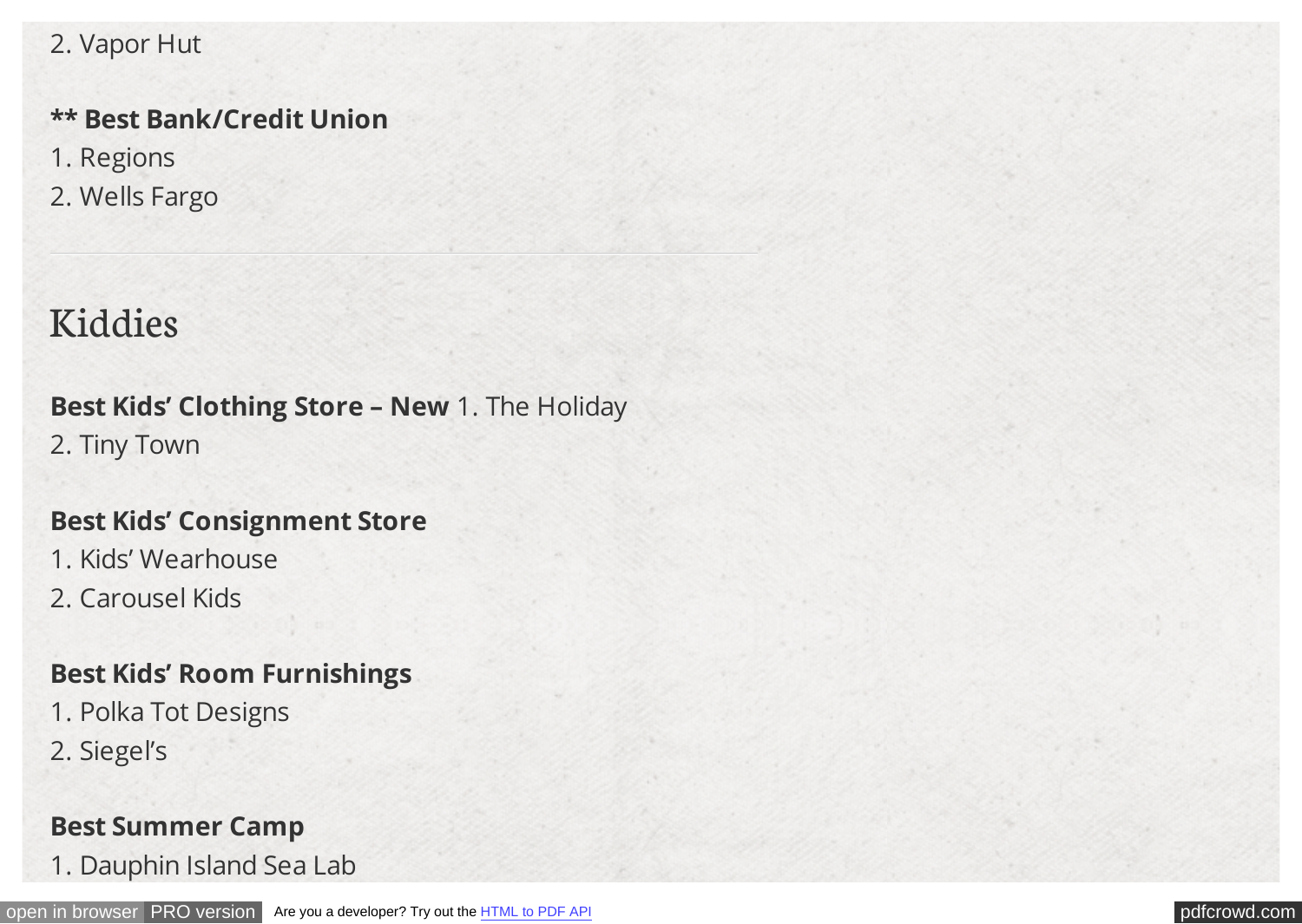2. Drama Camp at Sunnyside Theatre

#### **Best Nursery School**

- 1. St. Paul's Early Education Center
- 2. Springhill Baptist Child Development Center

### **Most Kid-Friendly Restaurant**

- 1. Moe's Southwestern Grill
- 2. Hungry Owl

## **Best Birthday Party Place**

- 1. House of Bounce
- 2. Pump it Up Knot Just Beads (tie)

## **Best Park/Playground**

- 1. Lavretta Park
- 2. Medal of Honor Park

## **Best Pediatrician**

- 1. Dr. Michael Strickland
- 2. Dr. Nancy Wood

### **Best Kid Dentist**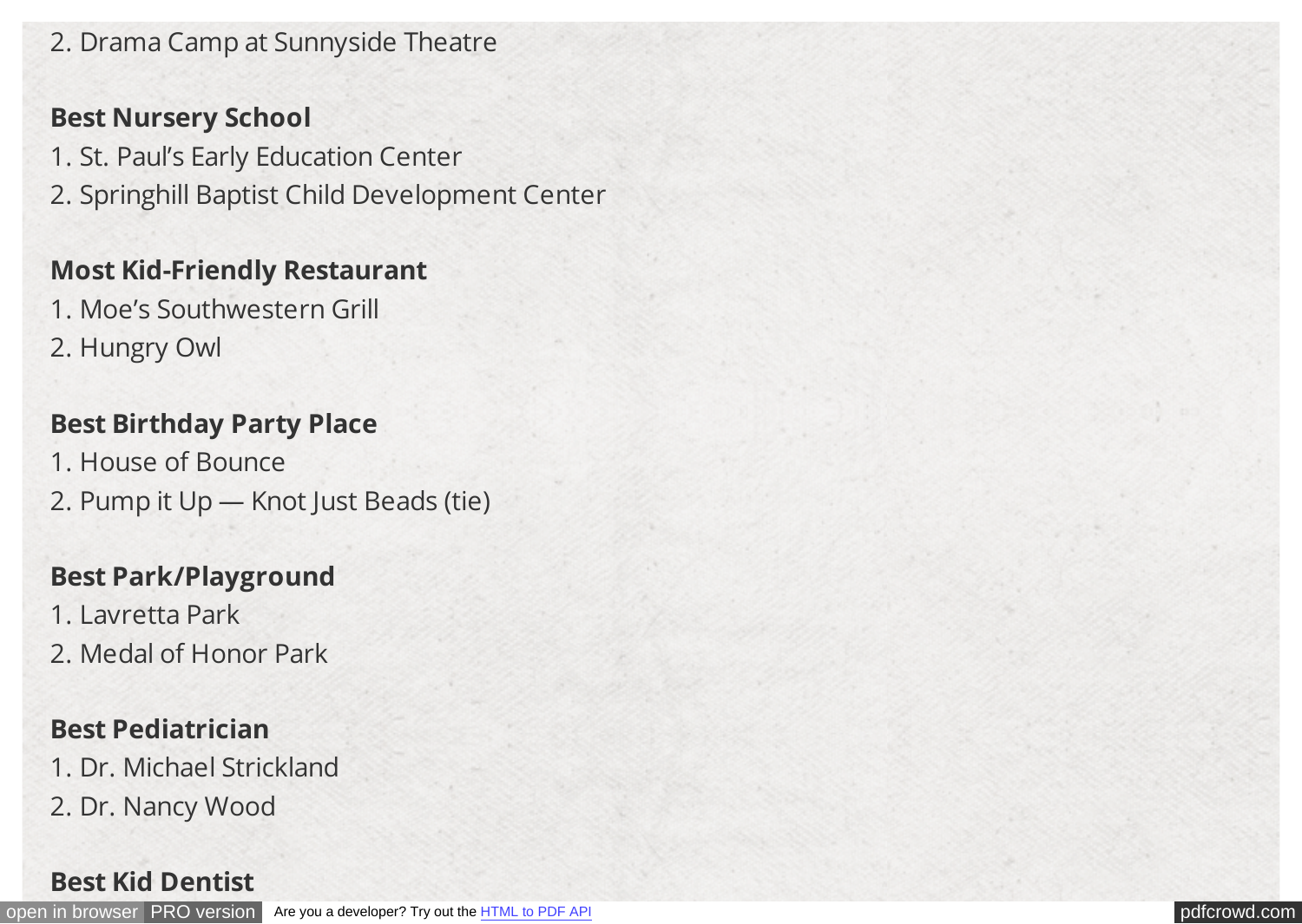1. Dr. E. Gaines Thomas 2. Dr. Todd Chambliss

### **Best Kid Photographer**

1. Laura Cantrell 2. Janie Long Photography

# Music

## **Best Club to See Live Music**

- 1. Callaghan's
- 2. Soul Kitchen

## **Best Outdoor Bar to See Live Music**

- 1. Blue Gill
- 2. Lap's

## **Best Non-Bar Venue**

- 1. Saenger Theatre
- 2. The Wharf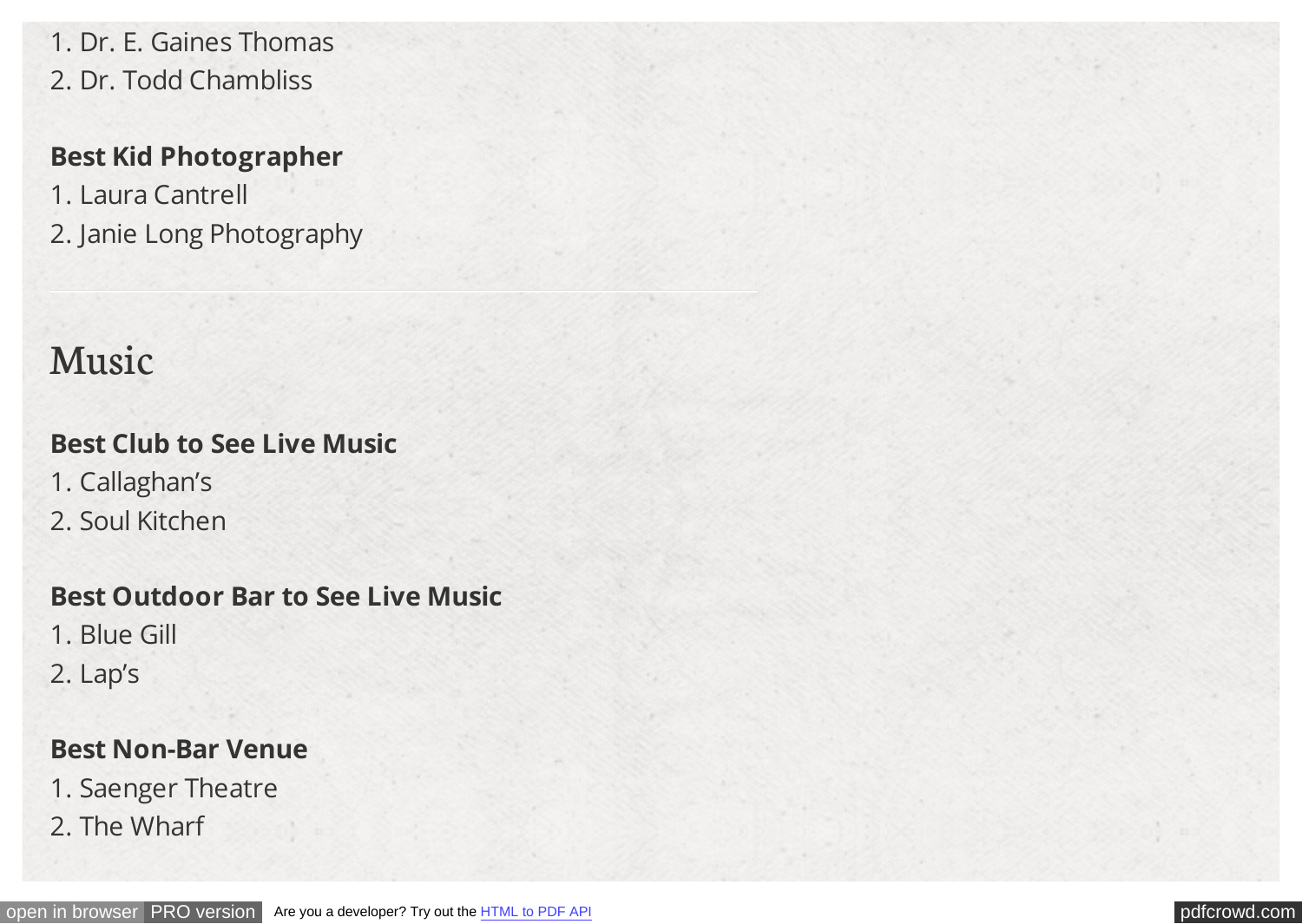#### **Best Local Band**

1. Ben Jernigan Band 2. Mob Towne Revival

### **Best New Local Band**

1. The Mulligan Brothers 2. Danny Spiro and the Wingmen

### **Best Band Name**

1. Sonny Bama 2. Small Zoo

## **Best Solo Musician**

1. Eric Erdman 2. Ryan Balthrop

## **Best Guitar Player**

- 1. Ben Jernigan
- 2. Dale Drinkard

## **Best Area Singer**

- 1. Holli Mosley
- 2. Ross Newell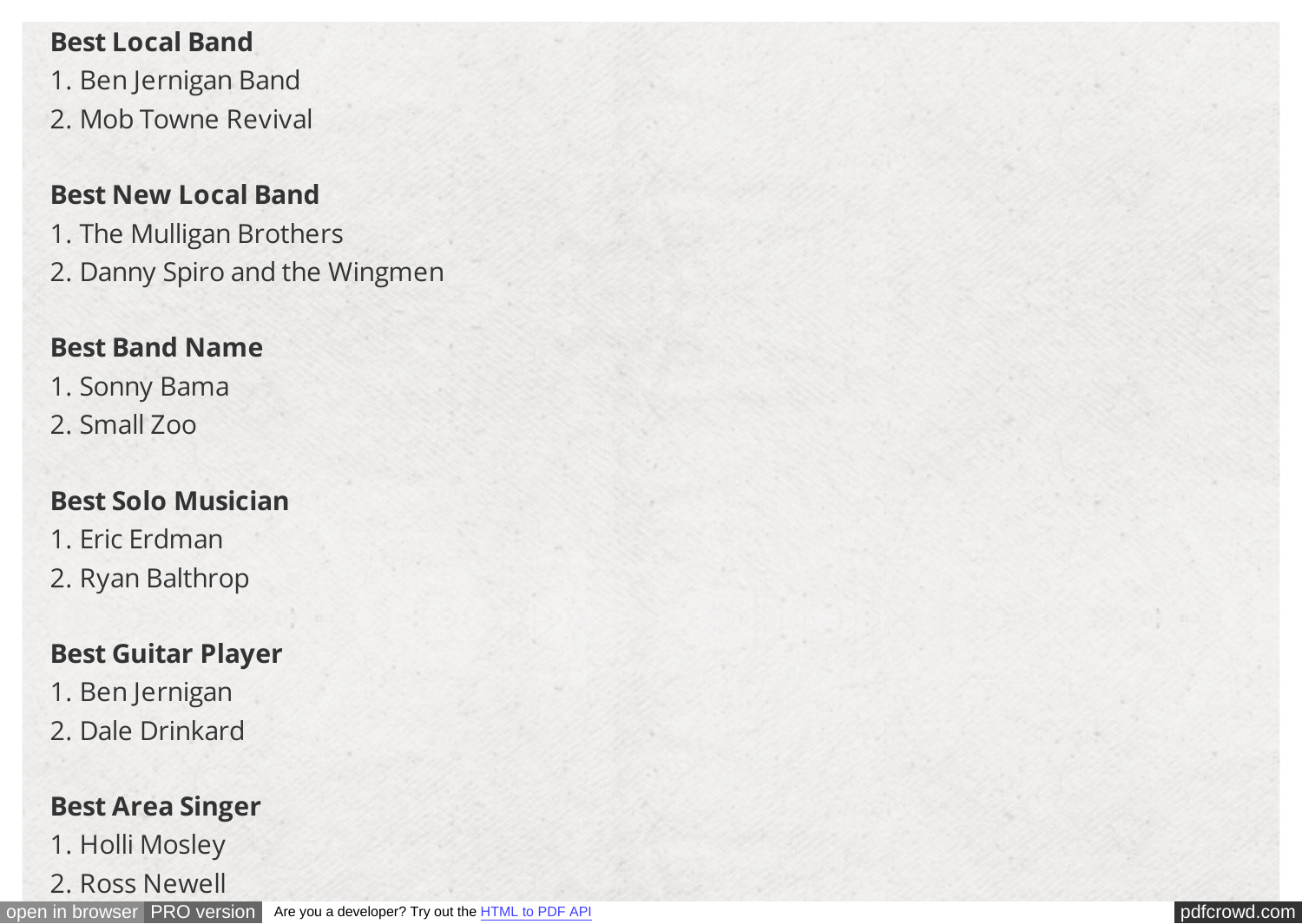#### **Best Area Drummer**

1. Chad Sutley 2. Greg DeLuca – Rick Perry (tie)

#### **Best Area Bassist**

- 1. Ben Leininger
- 2. Owen Finley

#### **Best Area Piano Player**

- 1. Chris Spies
- 2. Shawn Wright

## **Best Drag Queen Performer**

- 1. Jawaketema Davenport
- 2. Miss Venus

## **Best DJ (not radio, the record scratchin'/ mash-uppin' kind)**

- 1. DJ Hunter Clarke
- 2. DJ Salty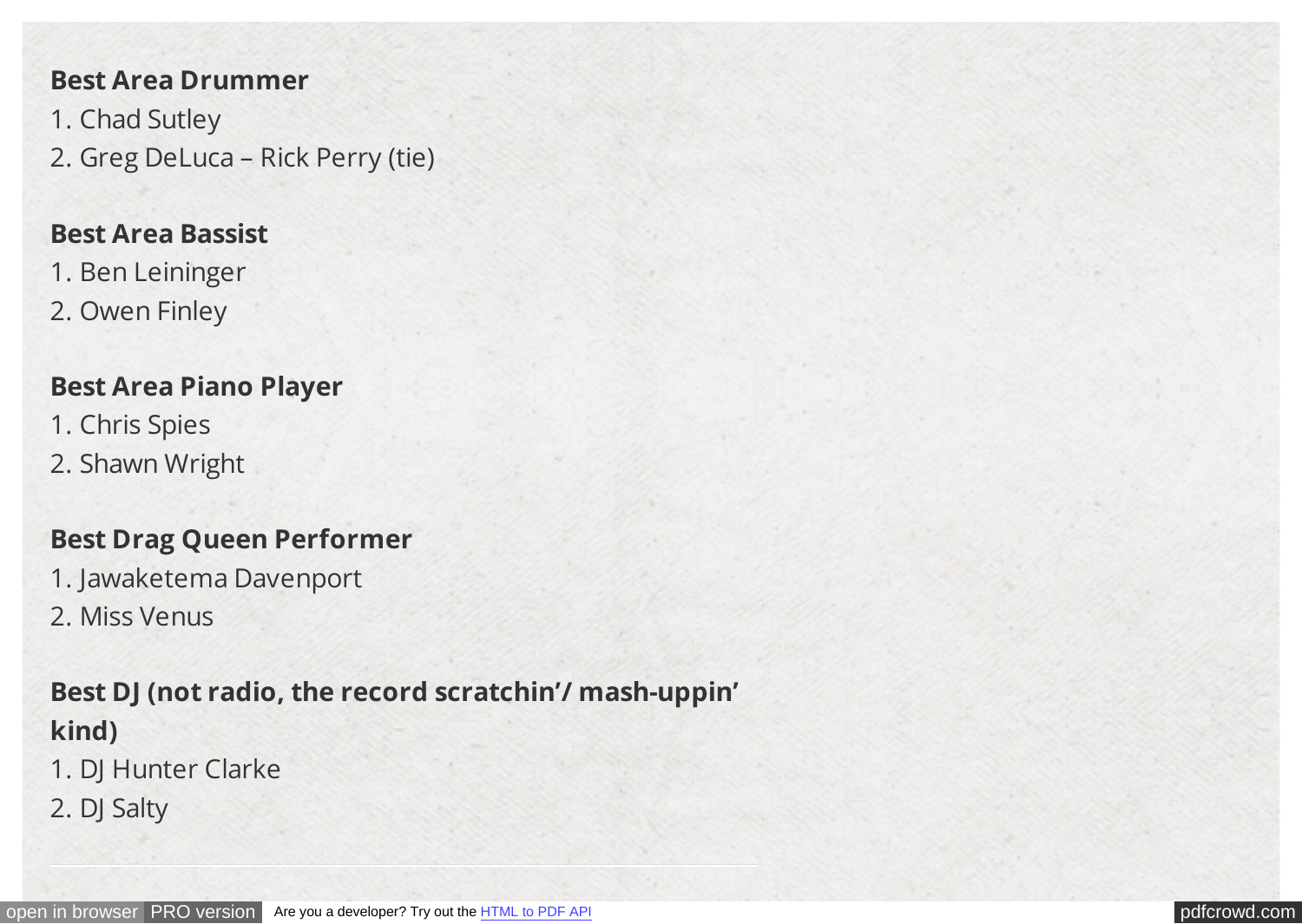## Arts

### **Best Local Artist**

- 1. Sarah Haas Otts
- 2. Julie Rhames

## **Best Art Gallery**

- 1. Ashland Gallery
- 2. Cathedral Square Art Gallery

## **Best Museum**

- 1. Mobile Museum of Art
- 2. Museum of Mobile

## **Best Theatre Group**

1. JJP 2. MTG

## **Best Play or Performance of the year**

- 1. Legally Blonde
- 2. Spamalot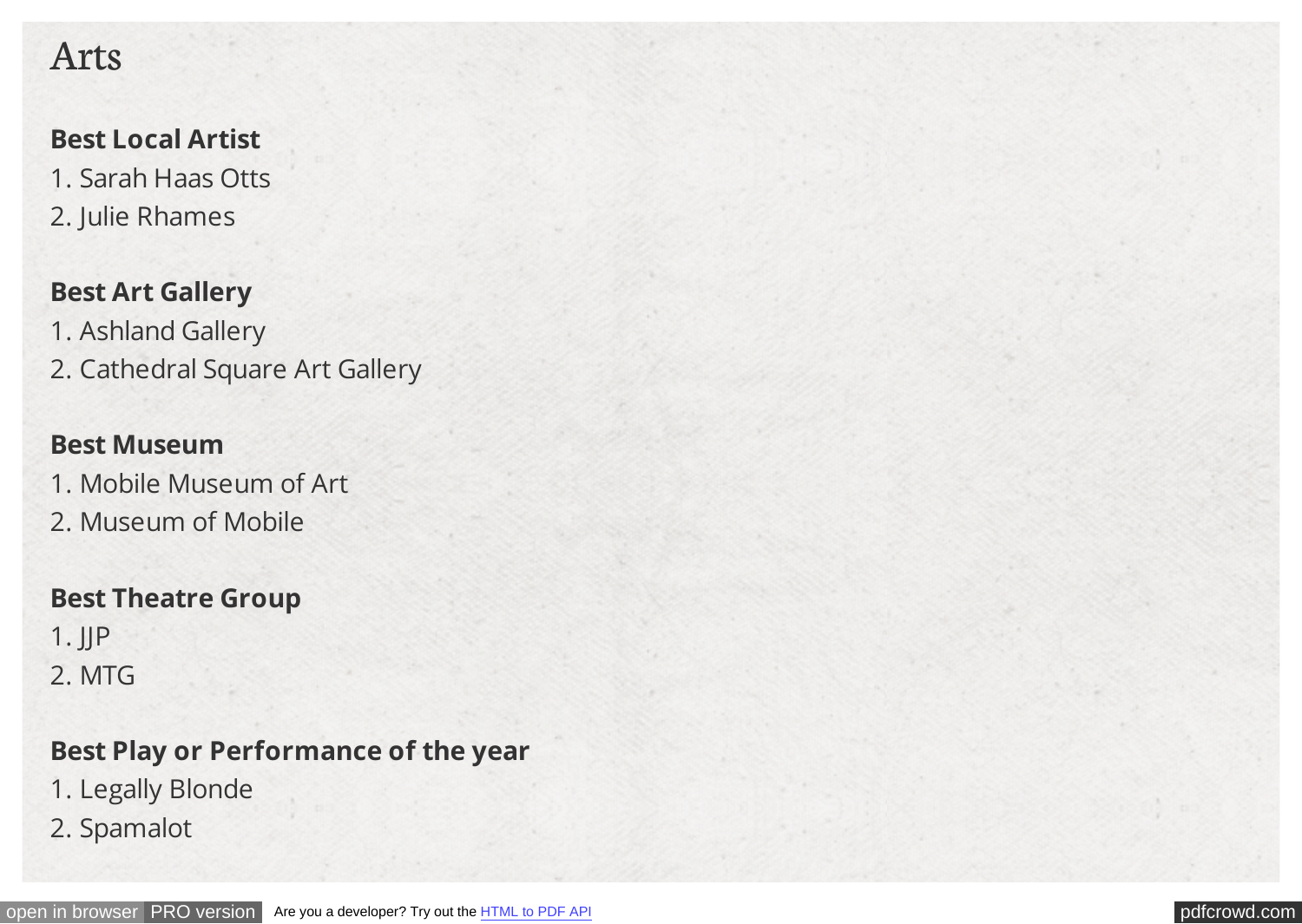**Best Local Actor** 1. Brandon M. Caten 2. James Boykin

# Cuisine

## **Best Locally Owned Restaurant**

- 1. NoJa
- 2. Osman's

## **Best New Restaurant (Fine Dining)**

- 1. The Noble South
- 2. The House

## **Best New Restaurant (Casual)**

- 1. Lap's
- 2. Mugshots

## **Best Chain Restaurant**

- 1. Bonefish
- 2. Chipolte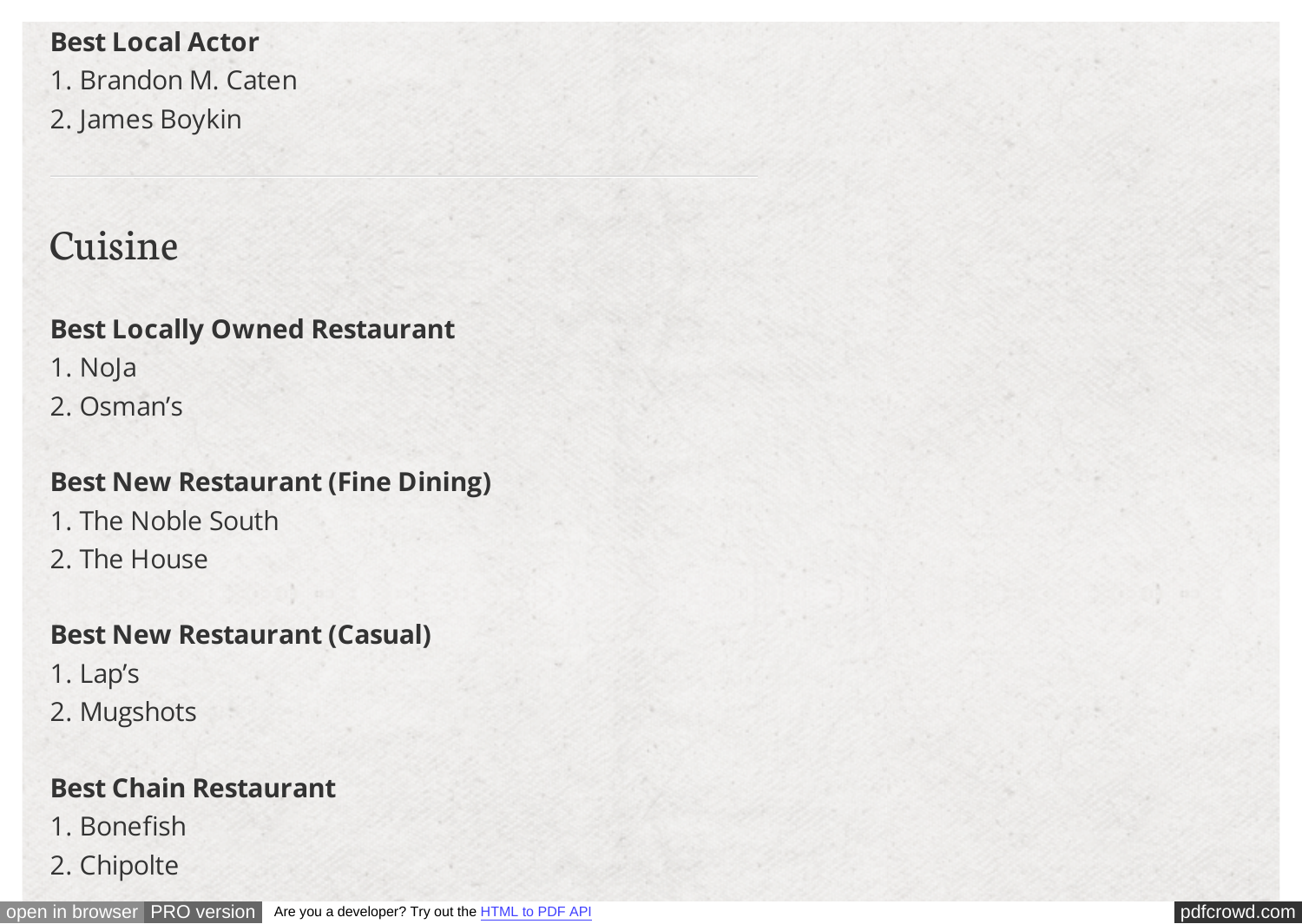#### **Best Beach Restaurant**

1. LuLu's 2. Fisher's

#### **Best Eastern Shore Restaurant**

- 1. The Wash House
- 2. Fairhope Inn

### **Best Chef**

1. Carl Tilley at Kitchen on George 2. Rob Stephens with Chef Rob

#### **Best Server**

- 1. Ashley Welborn at R&R
- 2. Zack Sutherland at Mobile Country Club

### **Best Atmosphere**

- 1. The Bull
- 2. Kitchen on George

## **Best First Date Place**

1. Kitchen on George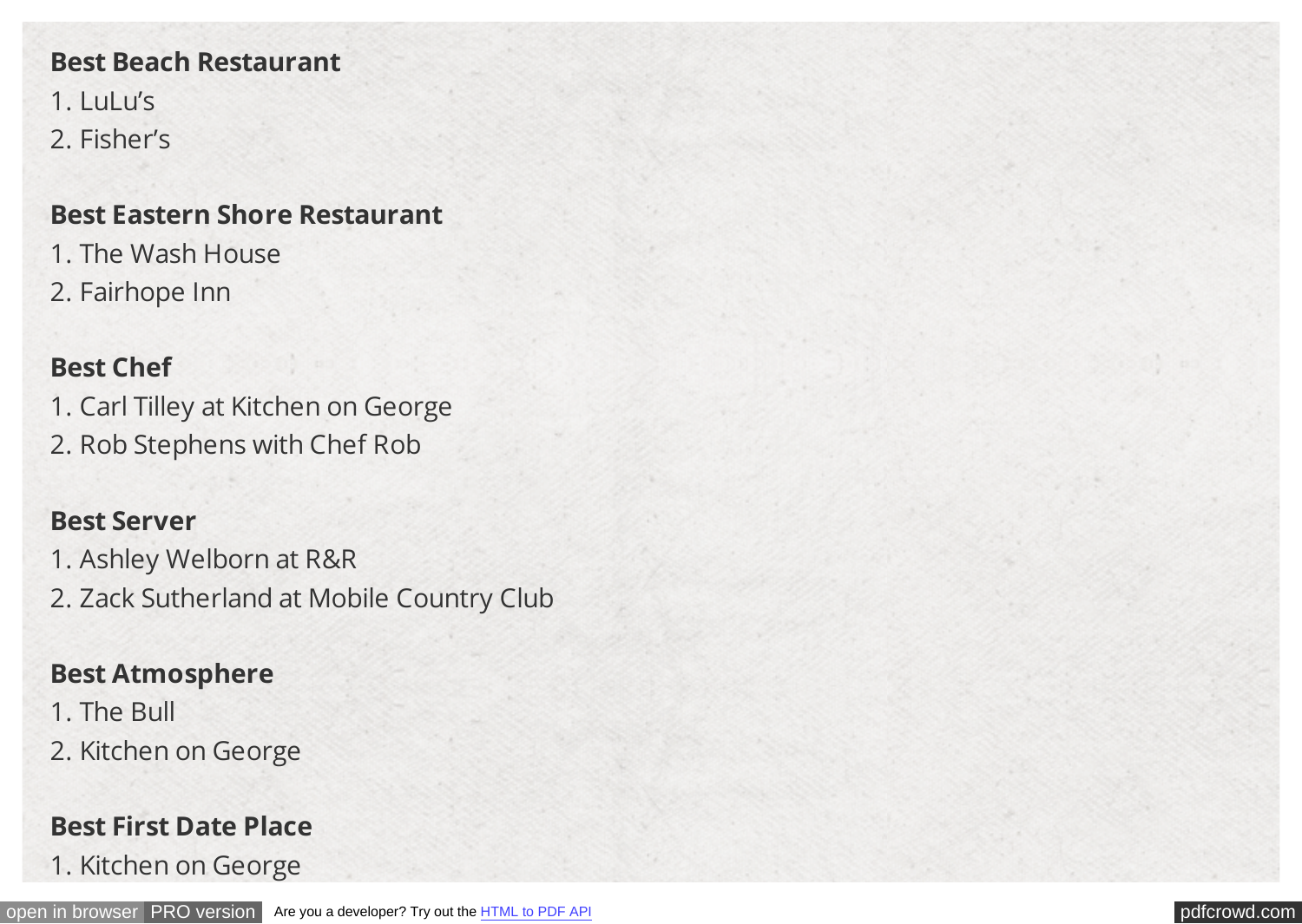### 2. Mirko

#### **Best Cheap Date Place**

- 1. Dew Drop Inn
- 2. Callaghan's

### **Most Underrated Restaurant**

- 1. Benjamin's
- 2. R&R

## **Most Innovative Menu**

- 1. The Noble South
- 2. Benjamin's

## **Best Outdoor Dining**

- 1. Lap's
- 2. OK Bike Shop

## **Best Sweet Tea**

- 1. Heroes
- 2. Moe's BBQ

### **Best Biscuits**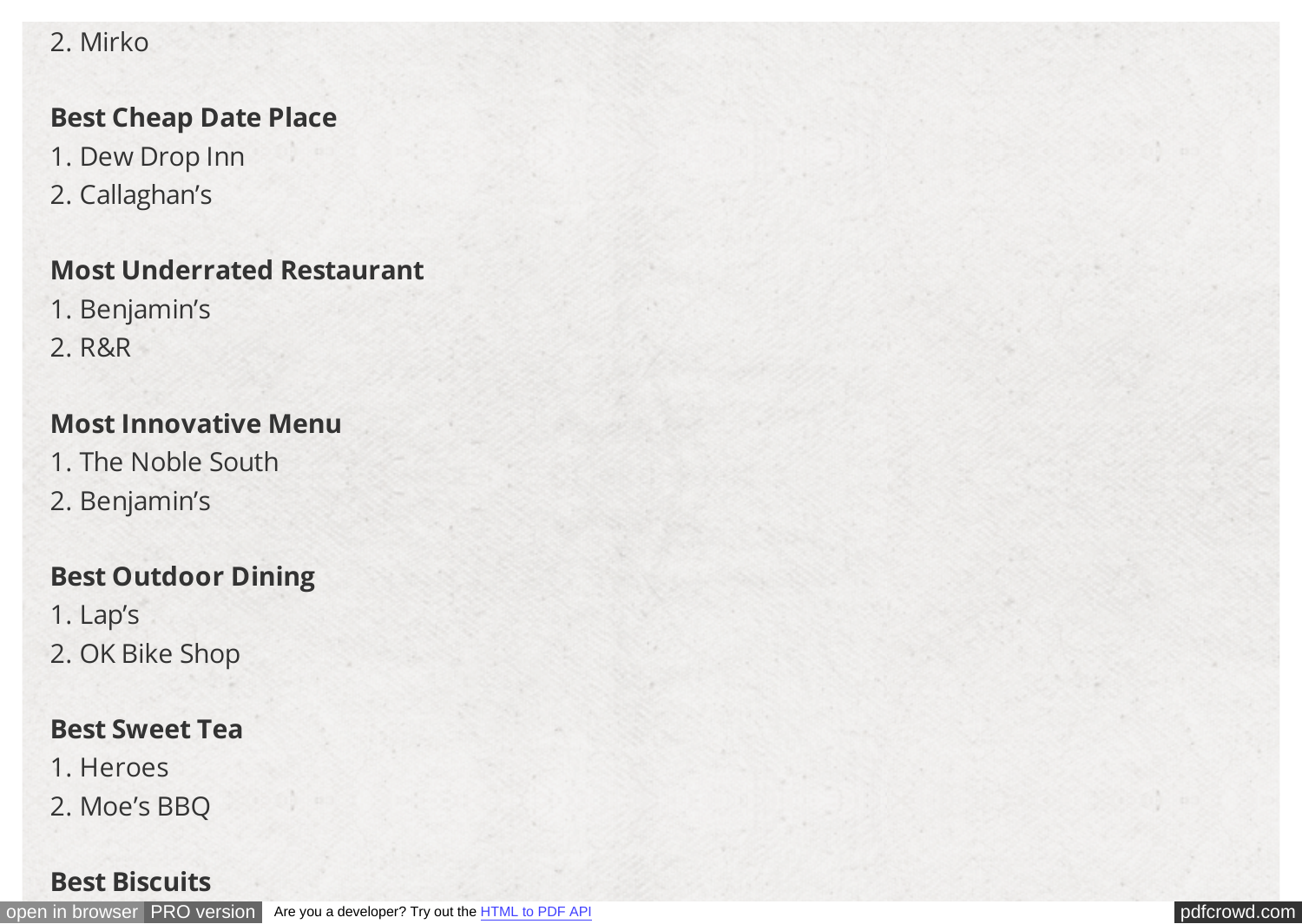1. Dick Russell's 2. Thyme to Eat

### **Best Home Cookin'/Soul Food**

1. Stagecoach Cafe 2. Mama's on Dauphin

### **Best Service**

- 1. Felix's
- 2. Ruth's Chris

## **Best Dessert**

- 1. Delish's Desserts
- 2. Flour Girls

## **Best Restaurant Wine List**

- 1. Kitchen on George
- 2. Ruth's Chris

## **Best Wings**

- 1. Butch Cassidy's
- 2. Buffalo Wild Wings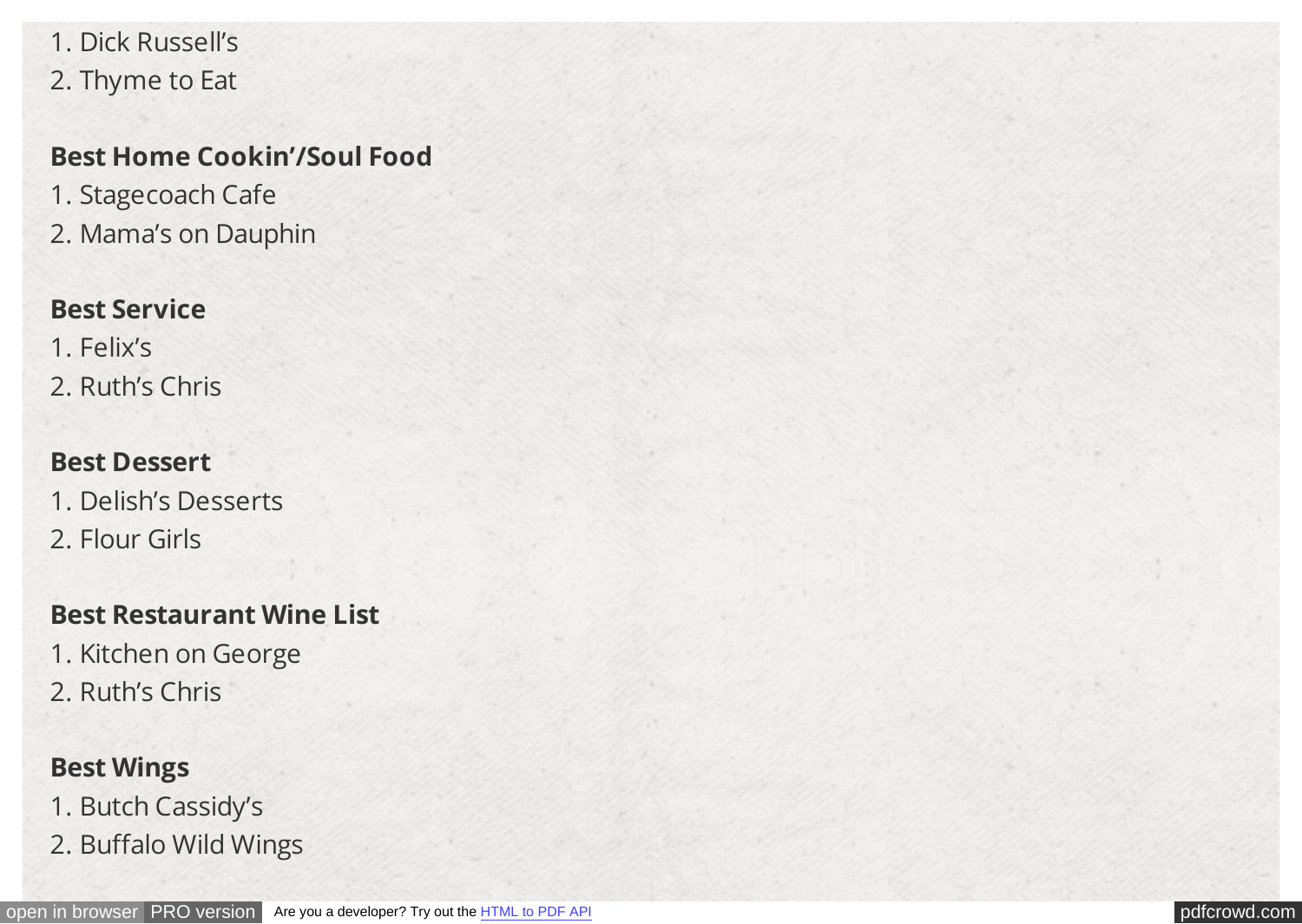## **Best Chicken Fingers**

- 1. Foosackly's
- 2. Zaxby's

## **Best Ice Cream/Yogurt/Gelato**

1. Cammie's 2. Chill

## **Best Lunch Spot**

- 1. Panini Pete's
- 2. Delish's Desserts

## **Beast Eastern Shore Lunch Spot**

- 1. Guido's
- 2. Windmill Market

## **Best Ice**

- 1. Foosackly's
- 2. Pollman's

## **Best Wine/Gourmet Shop**

- 1. Red or White
- 2. Domke Market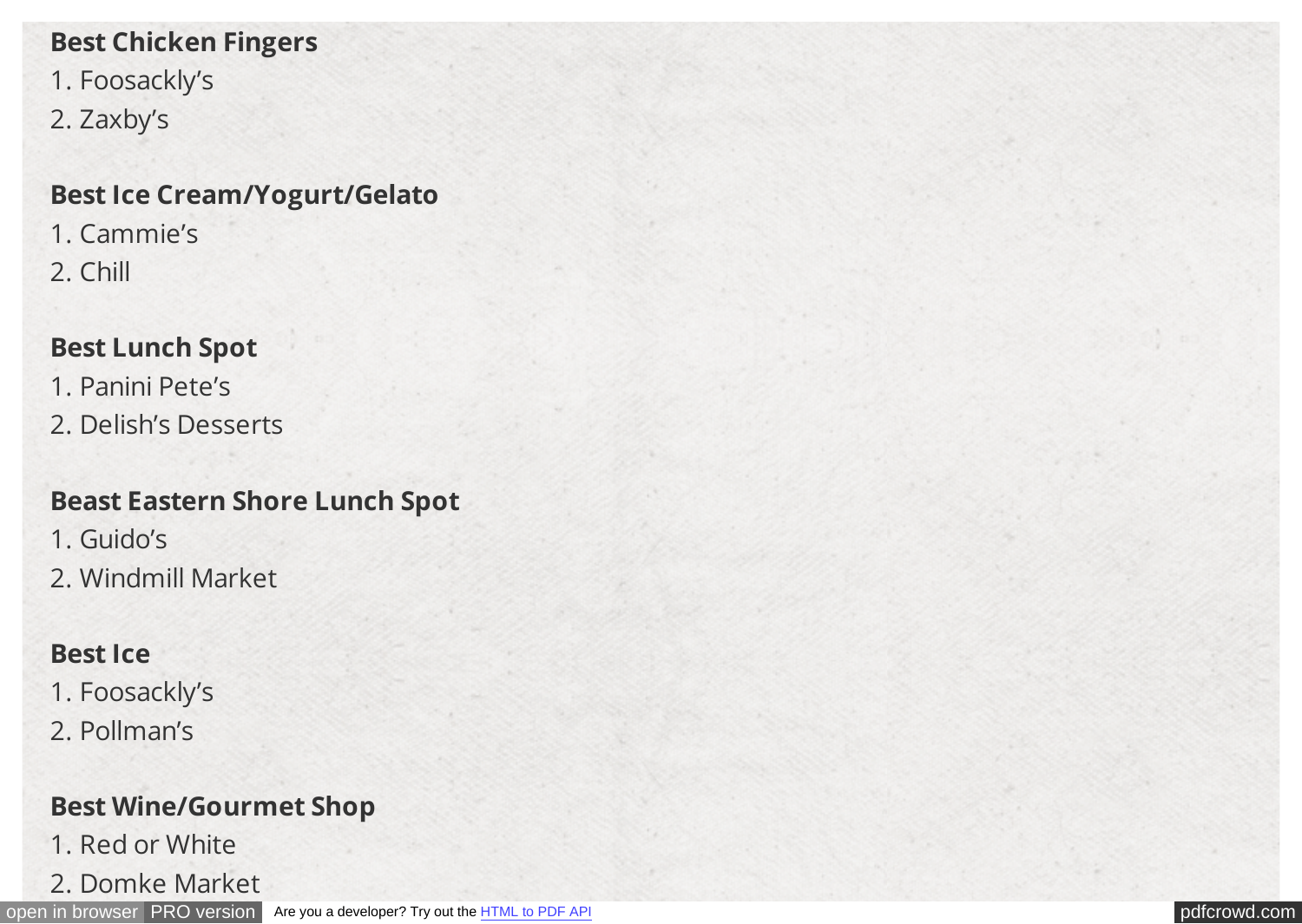#### **Best Annual Food Event**

1. American Cancer Society Chili Cook-off

2. GreekFest

#### **Best Gumbo**

1. Wintzell's 2. Lap's

#### **Best Po Boy**

1. Geaux Boy

2. Boiling Pot

## **Best Sushi**

1. Liquid Sushi Lounge

2. Master Joe's

## **Best Bakery**

1. Flour Girls

2. Pollman's Bakery

### **Best Burger**

1. Callaghan's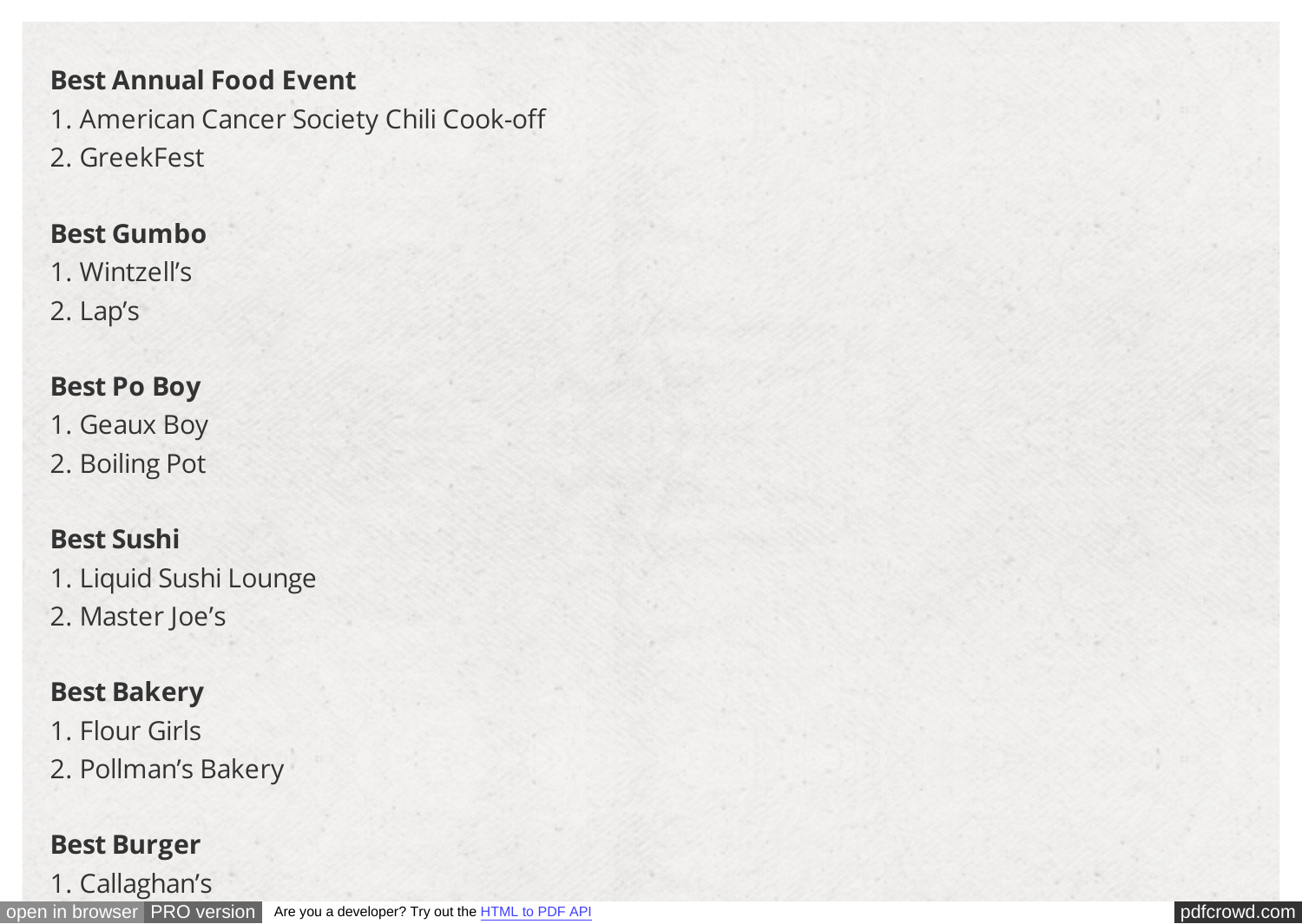## 2. Butch Cassidy's

#### **Best Steak**

1. Ruth's Chris 2. Briquettes

### **Best Seafood**

1. Tin Top 2. Felix's

#### **Best Brunch**

1. Café 615 2. TP Crockmier's

## **Best Ethnic Food**

- 1. Yak the Katmandu Kitchen
- 2. Mediterranean Sandwich Company

### **Best Mexican**

- 1. Fuego
- 2. La Cocina

#### **Best Italian Restaurant**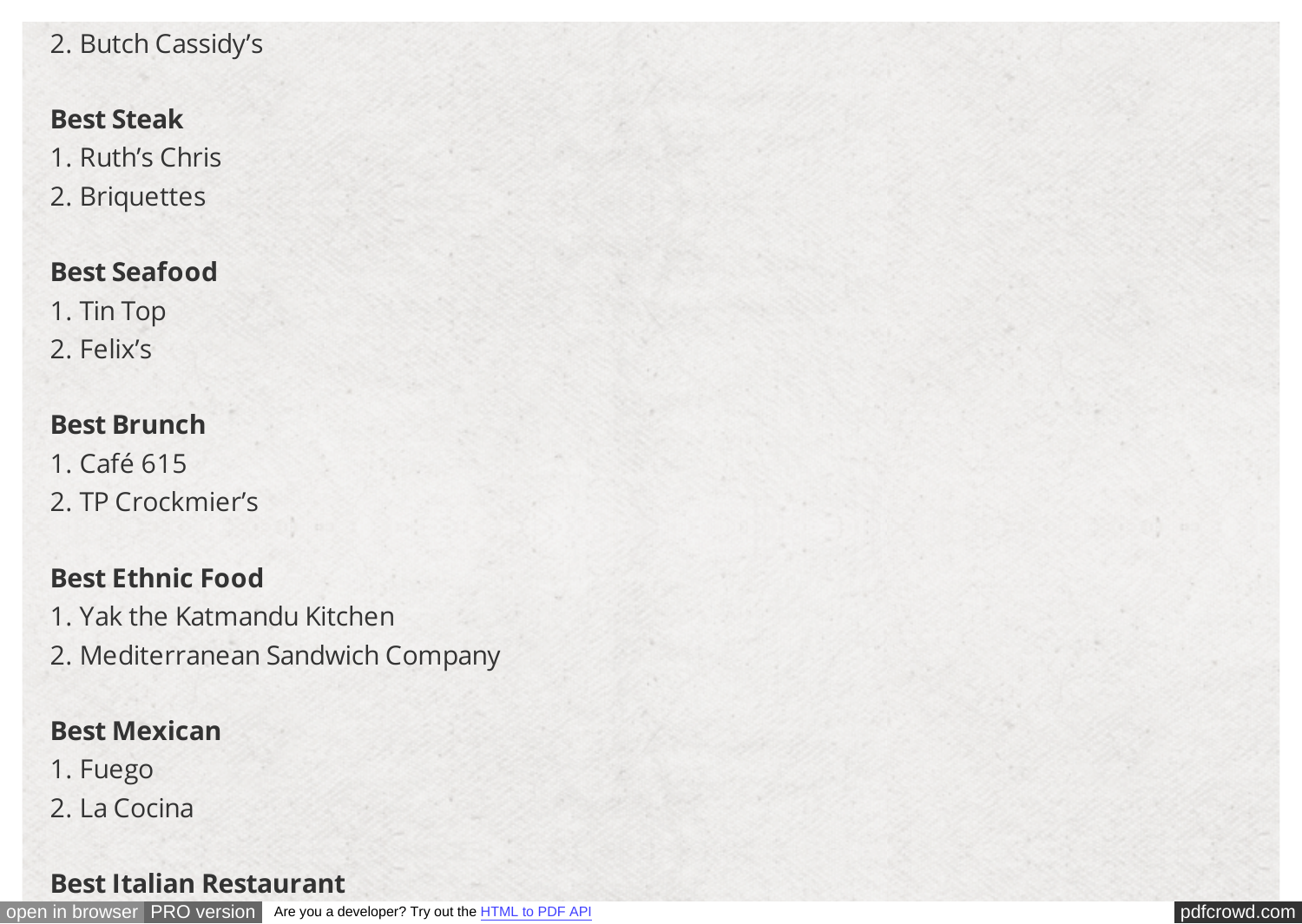1. Mirko 2. Via Emilia

#### **Best Pizza**

1. Buck's Pizza 2. Mellow Mushroom

## **Best Coffeehouse**

1. Serda's 2. Cream and Sugar

## **Best Eastern Shore Coffeehouse**

1. Coffee Loft 2. Latte Da

## **Best Grocery Store**

- 1. Rouse's
- 2. Publix

## **Best Place to get local produce/foods- Mobile**

- 1. Old Shell Road Market
- 2. Market on the Square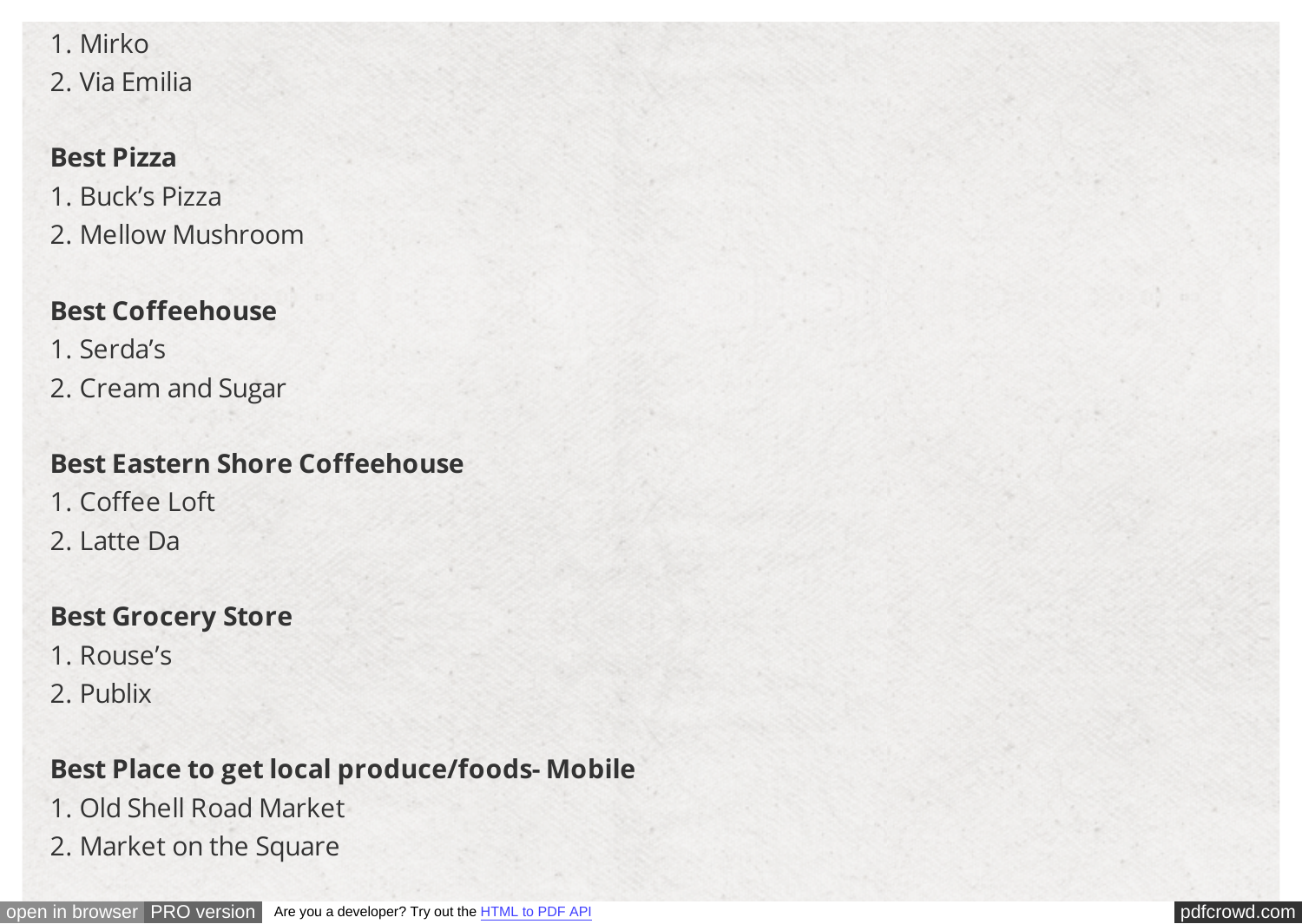## **Best Place to get local produce/foods- Baldwin**

1. Allegri

2. Windmill Market

### **Best BBQ**

1. Moe's BBQ

2. Dreamland

## **Best Cupcake**

1. Gigi's 2. Flour Girls

## **Best Seafood Market**

1. Southern Fish and Oyster 2. Lap's

## **Best Drunk Food**

1. Heroes

2. Geaux Boy

## **Best Hangover Food**

1. Foosackly's

2. Callaghan's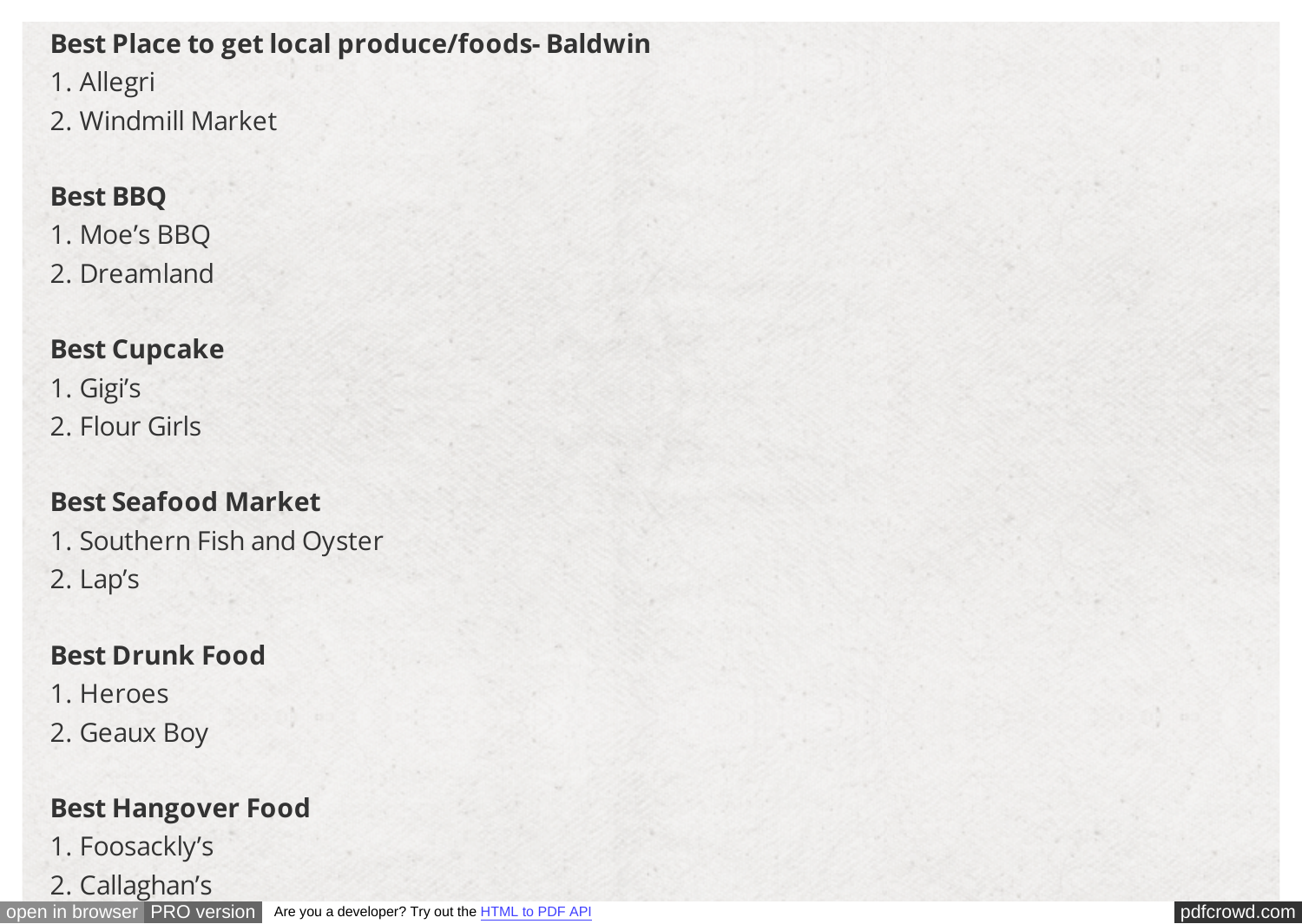# Media

*Radio* **Favorite Radio Station** 1. WZEW 92.1 2. WABD 97.5

## **Best Local DJ**

1. Q-Tip – WABD 2. Gene Murrell – WZEW

#### **Best DJ/Radio Show team**

1. Dan and Shelby – WKSJ 2. Wayne and Mark – FM TALK

## **Best Morning Show/DJ**

- 1. Dan and Shelby WKSJ
- 2. QTip in the Morning

## **DJ Whose Voice Leads you to believe you may want to see HIM naked**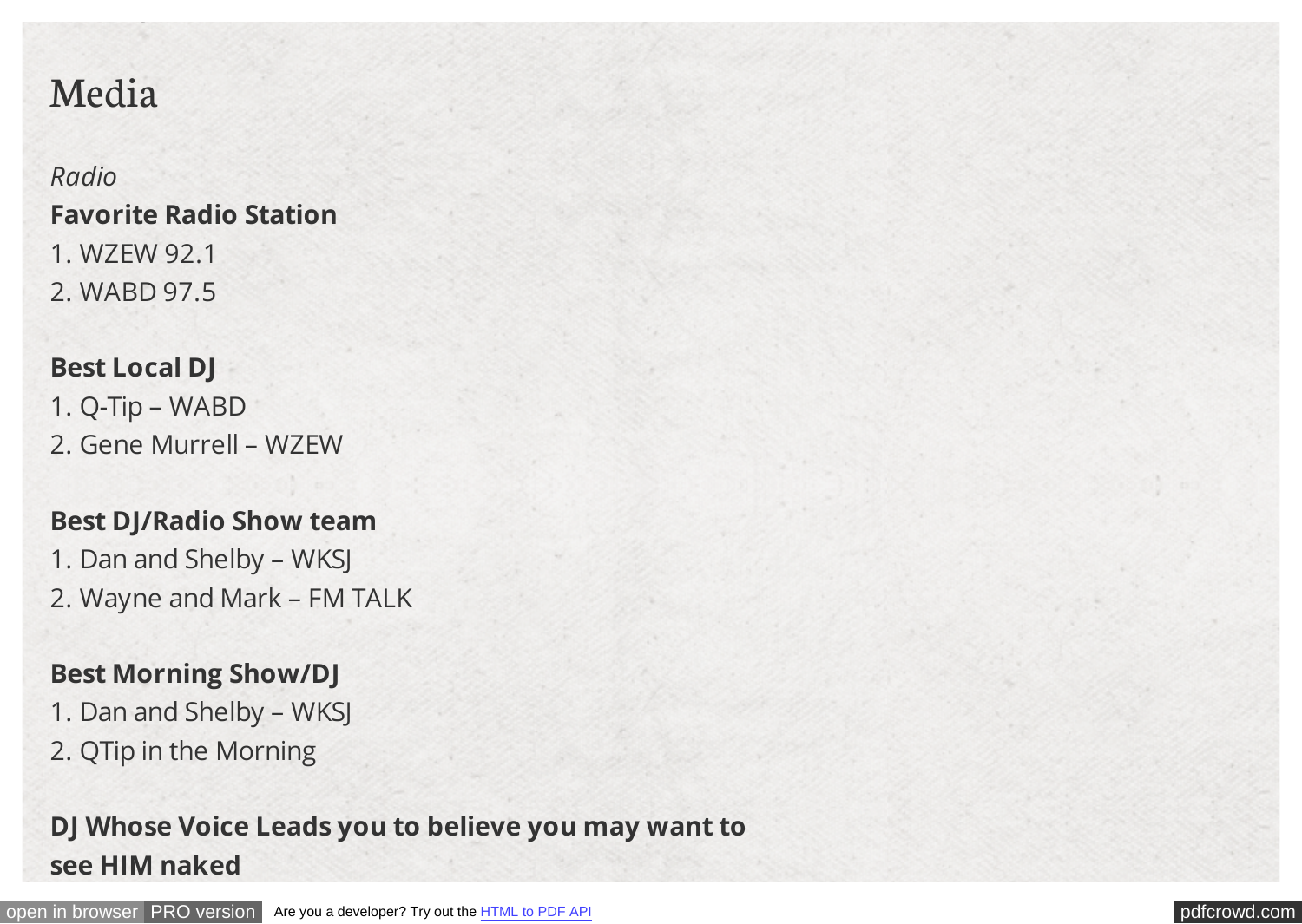1. Nick Fox – WABD 2. Colton Bradford – WKSJ

## **DJ Whose Voice Leads you to believe you may want to see HER naked**

1. Shelby Mitchell – WKSJ 2. Ali – TK101

### **Best Talk Radio Host**

- 1. Uncle Henry
- 2. Sean Sullivan

## **Best Sports Radio Show**

1. Talking Football WNSP 2. WNSP Sports Drive

*Television* **Best Local Evening Newscast**

- 1. FOX 10
- 2. WPMI

## **Best Local Morning Newscast**

1. WKRG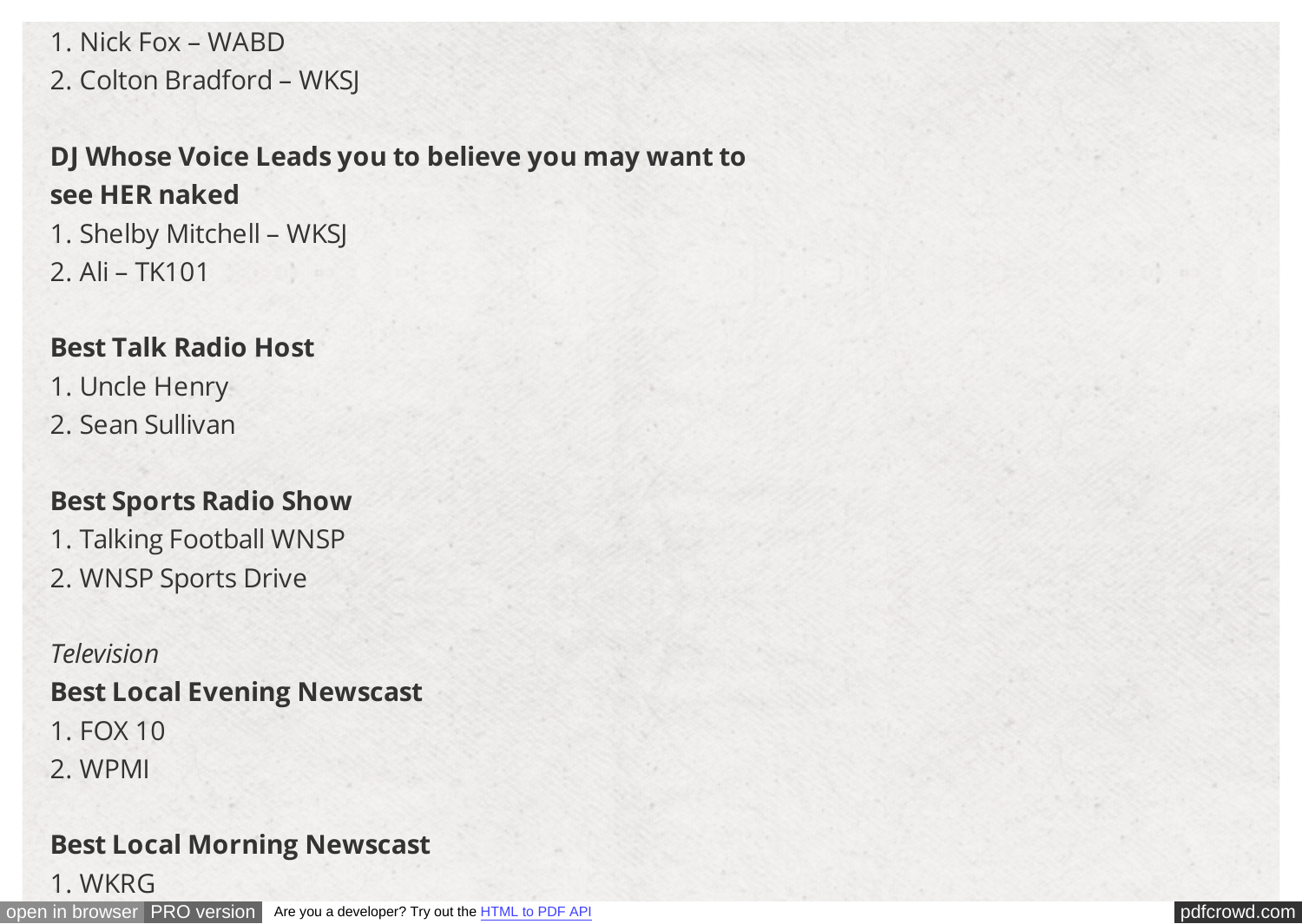#### 2. FOX 10

#### **Best Anchor**

1. Mel Showers – WKRG 2. Bob Grip – FOX 10

#### **Best Meteorologist**

1. Alan Sealls – WKRG 2. Jason Smith – FOX 10

#### **Best Investigative Reporter**

1. Andrea Ramey – WPMI 2. Peter Albrecht – WKRG

#### **Best Sports Coverage**

1. Randy Patrick – WKRG 2. FOX 10

### **Sexiest Local TV Newsman**

- 1. Michael White FOX 10
- 2. Greg Peterson WMPI

### **Sexiest Local TV Newswoman**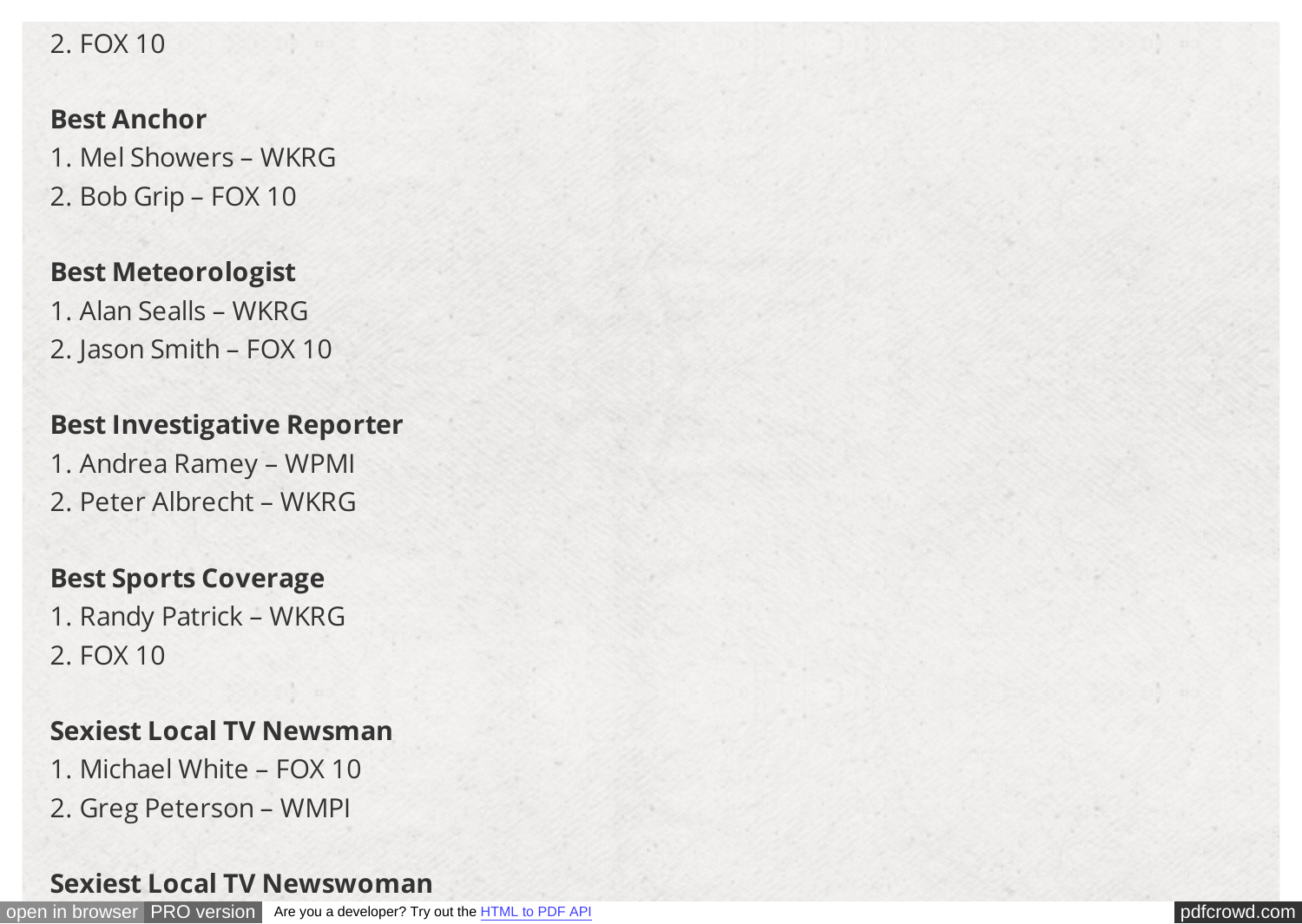1. Chasity Byrd – FOX 10 2. Avery Cotton WKRG – Kelly Jones WPMI (tie)

## Print

## **Favorite Lagniappe Columnist**

1. The Dish by Andy MacDonald 2. Artifice by Kevin Lee

### **Favorite Lagniappe Cover Story**

1. Heart to Heart by Casandra Andrews 2. The Energy Issue by Gabriel Tynes, Jason Johnson, Dale Liesch

### **Favorite Lagniappe Cover**

1. Heart to Heart by Dan Anderson, photographer

2. The Energy Issue by Laura Rasmussen

## **Favorite al.com "content creator"**

- 1. Sally Ericson
- 2. David Holloway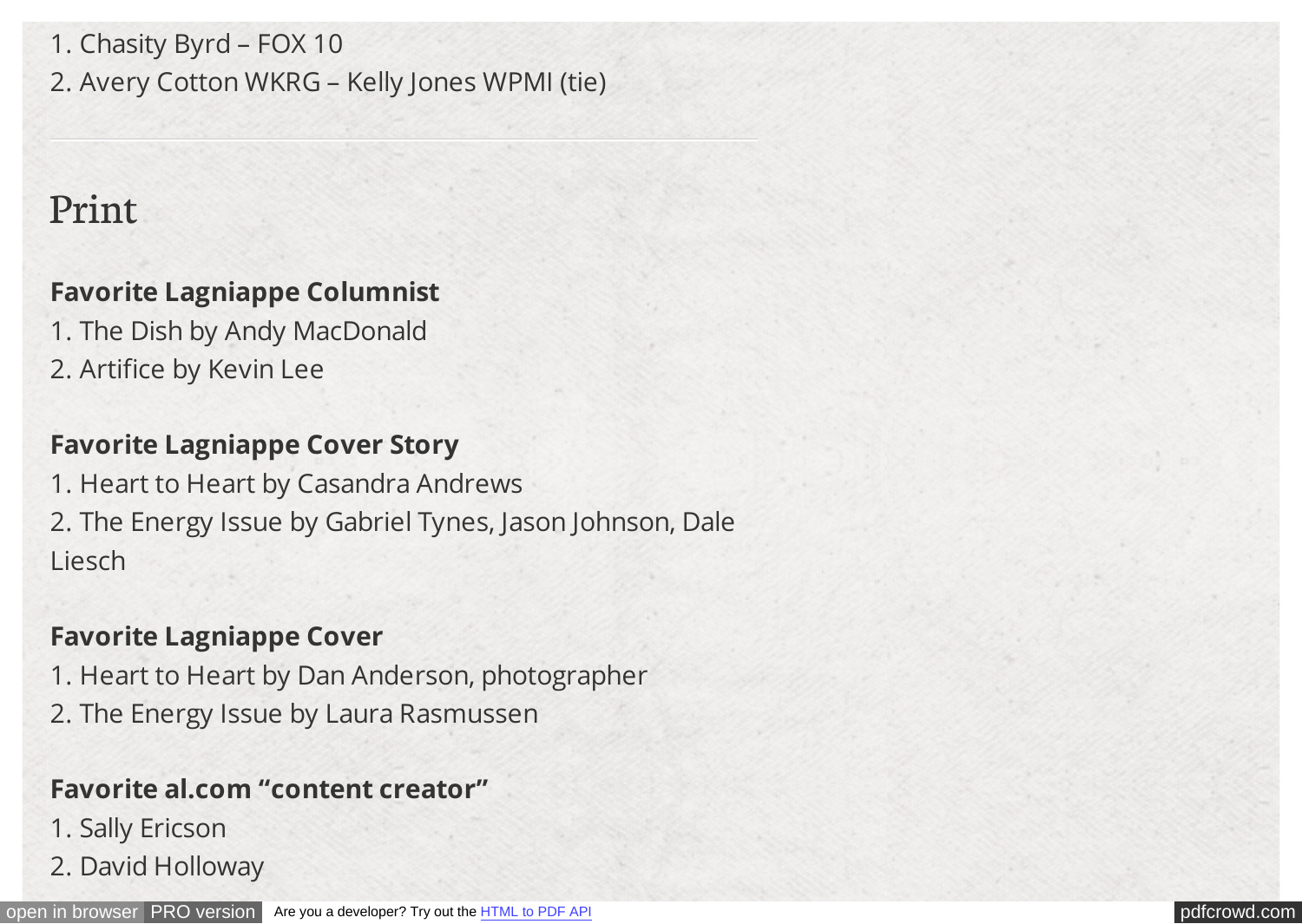#### **Favorite Glossy Magazine**

- 1. Mobile Bay Monthly
- 2. Access Magazine

#### **Best Local Website or Blog**

- 1. Mod Mobilian
- 2. Got Busted Mobile

# Politicos

### **\*\*Hardest Working Elected Official – city of Mobile**

- 1. Mayor Sandy Stimpson
- 2. City Councilman Fred Richardson

### **\*\*Hardest Working Elected Official – Mobile County**

- 1. Sheriff Sam Cochran
- 2. District Attorney Ashley Rich

## **Hardest Working Elected Official ( Baldwin – county or city)**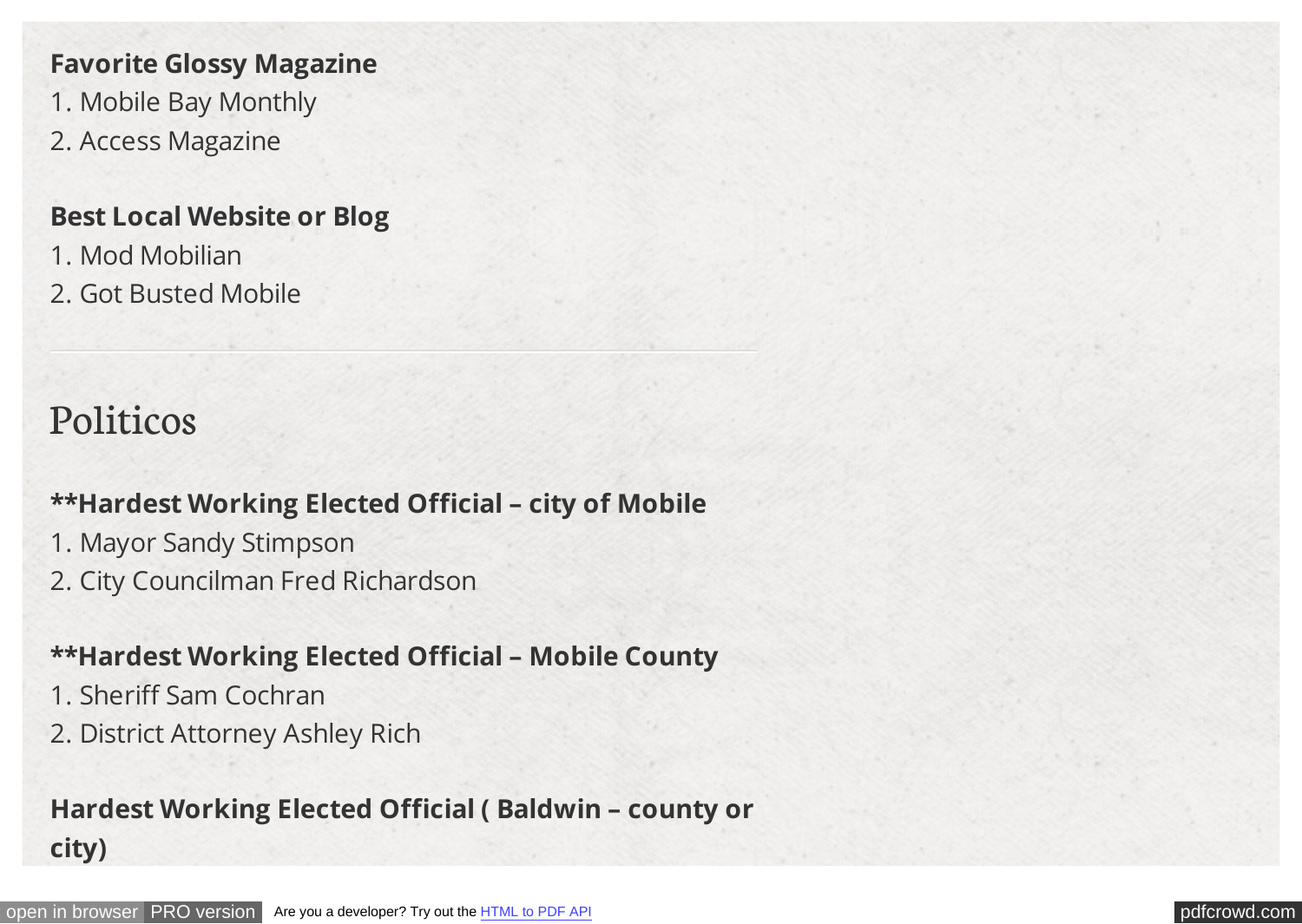1. Sheriff Hoss Mack

2. Fairhope Mayor Tim Kant

## **Issue You Are Most Tired of Hearing About (Mobile)**

1. MAWSS Board controversy with Sam Jones and Fred Richardson

2. Fred Richardson

## **Issue You Are Most Tired of Hearing About (Baldwin)**

1. Sharks

2. Schools breaking away from Baldwin County Public School System

## **\*\*What year will the I-10 bridge be completed?**

1. Never

2. 2020

\*\*Denotes new categories

1 [2](http://lagniappemobile.com/cover-2014-nappie-awards/2/) [3](http://lagniappemobile.com/cover-2014-nappie-awards/3/) [4](http://lagniappemobile.com/cover-2014-nappie-awards/4/) [5](http://lagniappemobile.com/cover-2014-nappie-awards/5/) [6](http://lagniappemobile.com/cover-2014-nappie-awards/6/) [7](http://lagniappemobile.com/cover-2014-nappie-awards/7/) | [NEXT PAGE](http://lagniappemobile.com/cover-2014-nappie-awards/2/) | [VIEW AS SINGLE PAGE](http://lagniappemobile.com/cover-2014-nappie-awards/?all=1)

More In This Series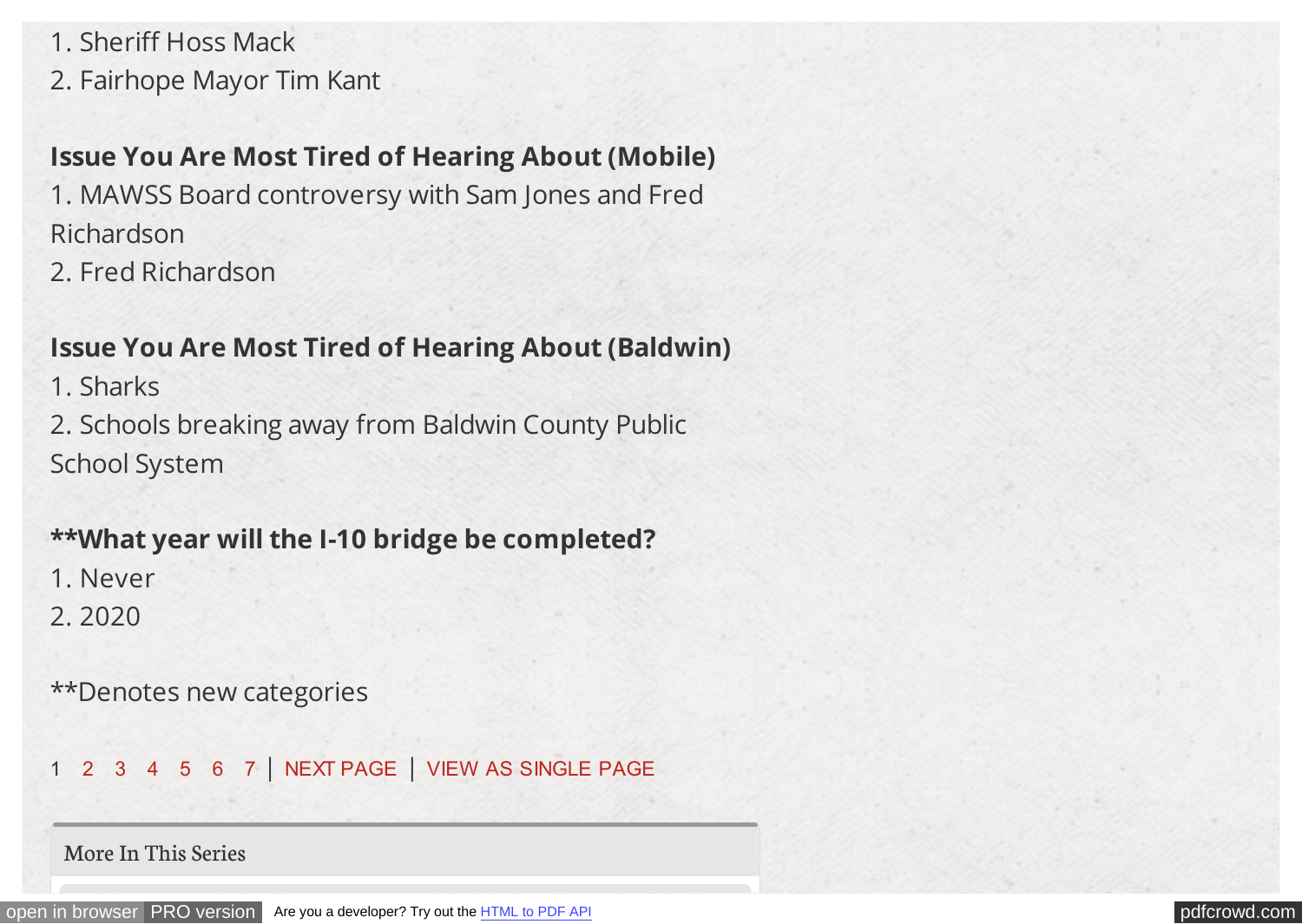#### More About

#### Cover Story

# [COVER STORY: County shelter](http://lagniappemobile.com/cover-story-county-shelter-claims-improvements-despite-legal-concerns/) claims improvements despite

#### legal concerns



Only five years after constructing a new \$1.6 million facility, the Mobile County Animal Shelter had its cr edibility qu estion ed a fter a

series of negative occurrences left a bad taste in some residents' mouths. Though it was only active for six m on ths in 2013, a Facebook group called "Reform the Mobile County Animal Shelter Now" drew more than 1,000 m embers.

- [COVER STORY: Prichard moving forward](http://lagniappemobile.com/cover-story-prichard-moving-forward-plans-despite-uncertainty/) with plans, despite uncertainty
- [COVER STORY: Council travel records](http://lagniappemobile.com/cover-story-council-travel-records-boomerang-around-globe/) boomerang around the globe

**[View all Cover Story Posts →](http://lagniappemobile.com/category/cover/)**

#### **[Comments](#page-0-0) [Community](#page-0-0)**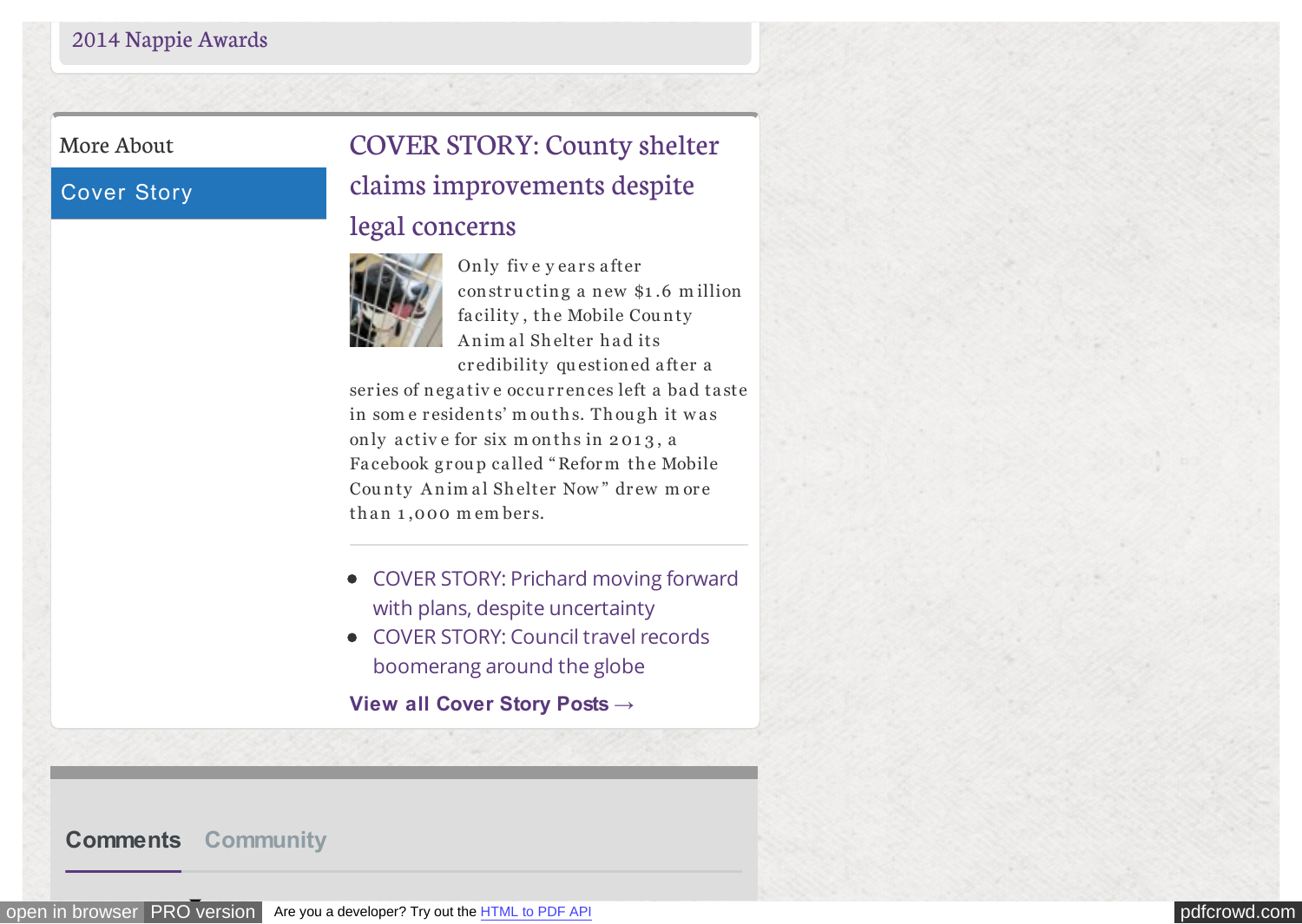#### Join the discussion…



**[Johnny Nobles](#page-0-0)** • [10 days ago](#page-0-0) [Loo](#page-0-0)ks like the mobile in crowd click wins everytime.

• [Reply](#page-0-0) • Share ›

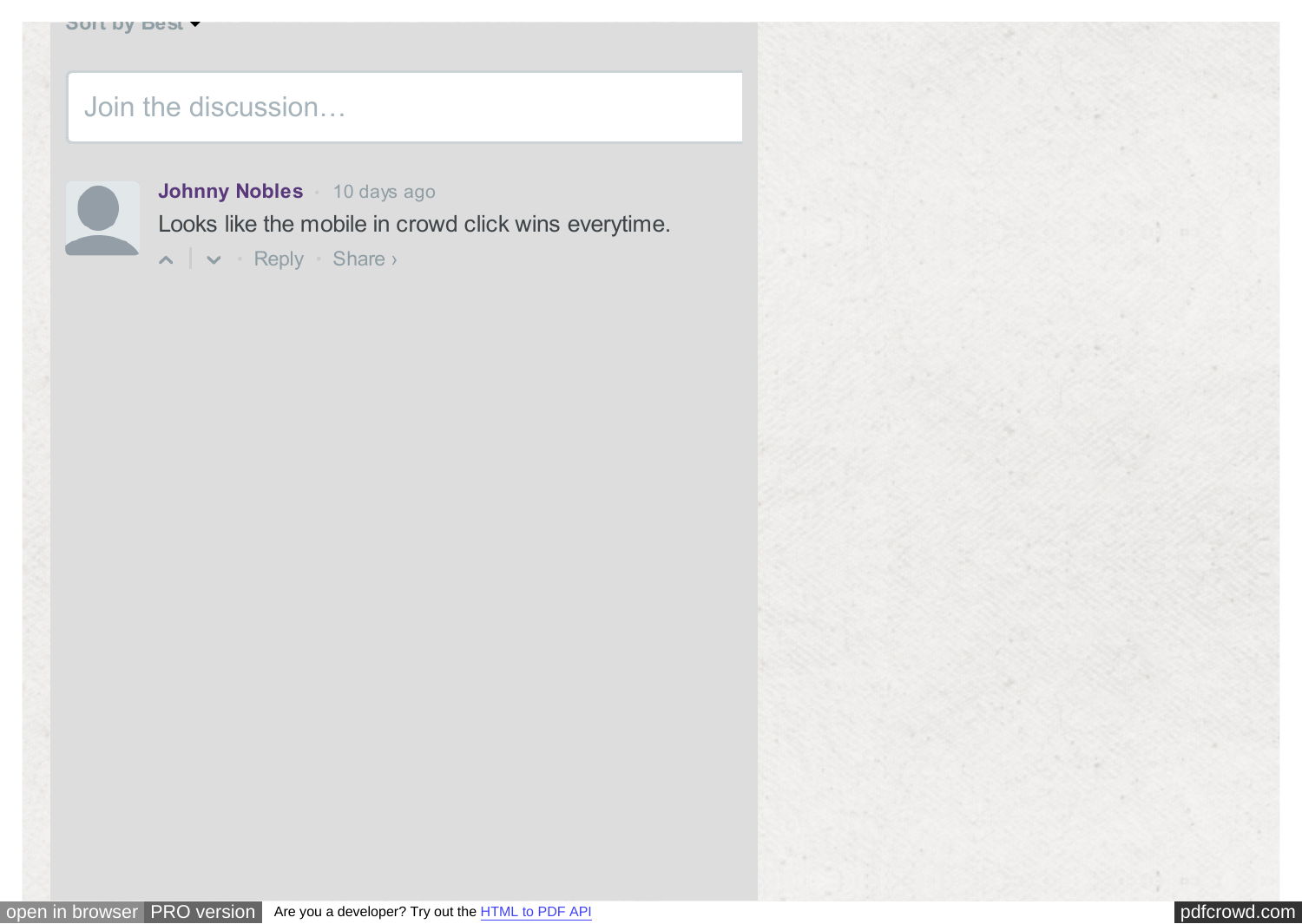## **DISQUS**

#### $\mathbb{M}$ **[Subscribe](#page-0-0)**

**[Add Disqus to your site](https://disqus.com/websites/?utm_source=lagniappemobile&utm_medium=Disqus-Footer)**  $\Box$ 

#### IN CASE YOU MISSED IT



In the new issue of Lagniappe, we sit down with Prichard Mayor Troy Ephriam who speaks about the city's past, present and future as Mobile's beleaguered neighbor to

the north tries to move forward. Despite Prichard having been shell shocked by job loss, white flight and decades of poverty, Mayor Ephriam hopes recent economic development success and federal grants will help the city.

[Lagniappe July 17-23, 2014](http://www.pageturnpro.com/Lagniappe/59689-Lagniappe-071714/index.html#1)

#### SEARCH THIS SITE



#### BROWSE ARCHIVES

Select Month